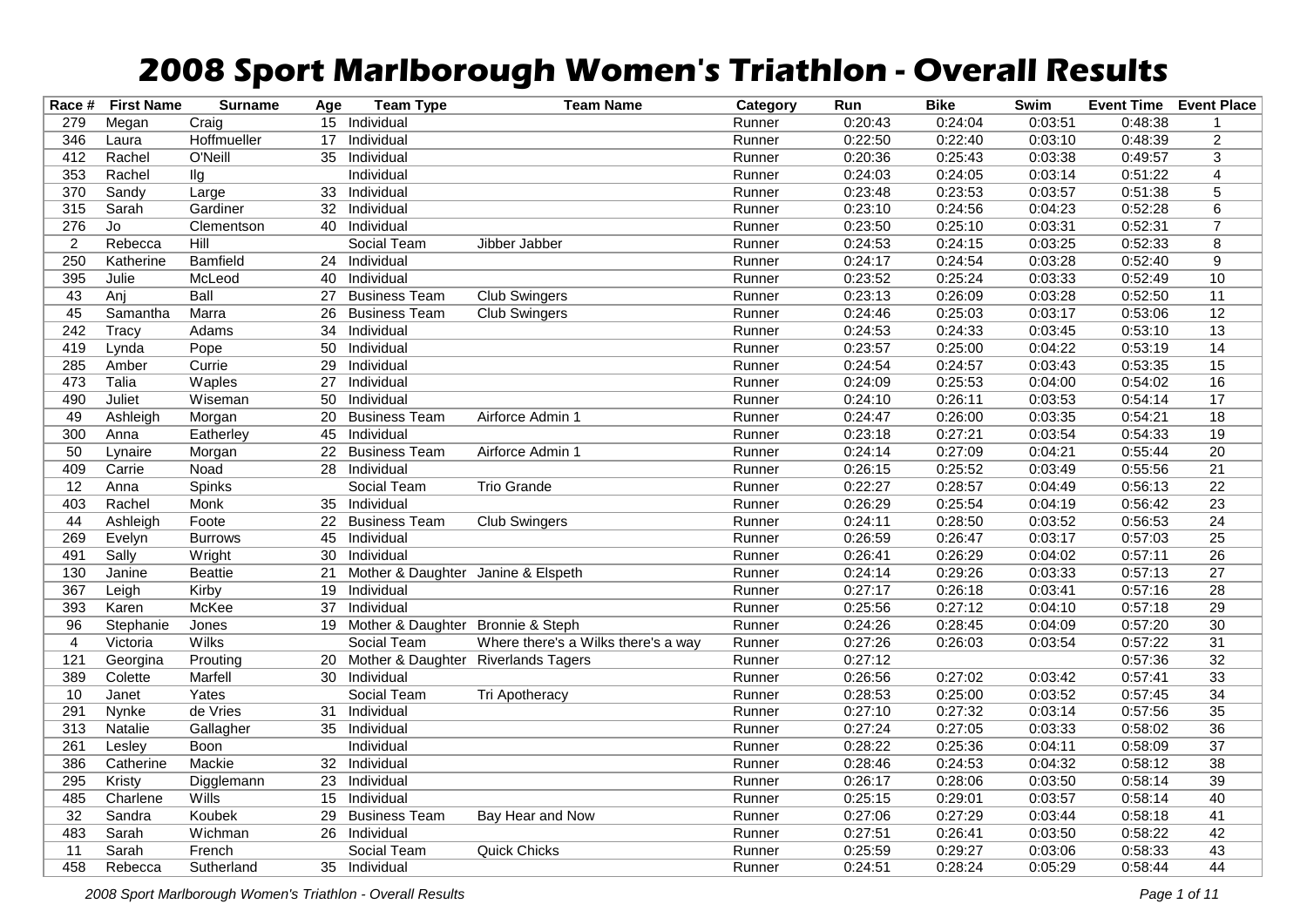| 262 | Jo             | <b>Bray</b>    | 30 | Individual                          |                       | Runner | 0:27:53 | 0:26:48 | 0:04:08 | 0:58:48 | 45              |
|-----|----------------|----------------|----|-------------------------------------|-----------------------|--------|---------|---------|---------|---------|-----------------|
| 51  | Jackie         | Searle         | 37 | <b>Business Team</b>                | Airforce Admin 1      | Runner | 0:25:33 | 0:29:26 | 0:03:52 | 0:58:51 | 46              |
| 52  | Stacey         | Holvey         | 29 | <b>Business Team</b>                | Airforce Admin 2      | Runner | 0:26:53 | 0:27:40 | 0:04:21 | 0:58:54 | 47              |
| 335 | Joanne         | Hawker         | 36 | Individual                          |                       | Runner | 0:27:19 | 0:28:06 | 0:03:35 | 0:59:01 | 48              |
| 286 | Emma           | Dangerfield    | 33 | Individual                          |                       | Runner | 0:27:15 | 0:27:31 | 0:04:20 | 0:59:05 | 49              |
| 319 | Nikki          | Gibbons        | 28 | Individual                          |                       | Runner | 0:28:25 | 0:26:27 | 0:04:15 | 0:59:07 | 50              |
| 445 | Helen          | Saville        | 44 | Individual                          |                       | Runner | 0:27:50 | 0:27:04 | 0:04:16 | 0:59:10 | 51              |
| 133 | Rachel         | <b>Best</b>    | 16 | Mother & Daughter Best and Best     |                       | Runner | 0:27:41 | 0:27:40 | 0:04:01 | 0:59:23 | 52              |
| 280 | Gill           | Smith          | 52 | Individual                          |                       | Runner | 0:27:45 | 0:27:21 | 0:04:29 | 0:59:35 | 53              |
| 354 | Tina           | Jarrett        | 45 | Individual                          |                       | Runner | 0:27:02 | 0:28:30 | 0:04:12 | 0:59:43 | 54              |
| 456 | Debbie         | Stone          | 35 | Individual                          |                       | Runner | 0:28:30 | 0:27:07 | 0:04:12 | 0:59:48 | 55              |
| 139 | Georgie        | Kydd           | 15 | Mother & Daughter G n J             |                       | Runner | 0:27:25 | 0:28:57 | 0:03:26 | 0:59:49 | 56              |
| 462 | Laura          | Tinnelly       | 20 | Individual                          |                       | Runner | 0:26:24 | 0:29:37 | 0:03:48 | 0:59:50 | 57              |
| 293 | Susan          | Dey            | 44 | Individual                          |                       | Runner | 0:28:35 | 0:26:48 | 0:04:28 | 0:59:51 | 58              |
| 373 | Annemieke      | Lewis          |    | Individual                          |                       | Runner | 0:29:19 | 0:26:41 | 0:04:05 | 1:00:04 | 59              |
| 384 | Mandy          | Macfarlane     | 37 | Individual                          |                       | Runner | 0:28:48 | 0:27:32 | 0:03:59 | 1:00:19 | 60              |
| 481 | Dianne         | Wells          | 36 | Individual                          |                       | Runner | 0:29:01 | 0:27:13 | 0:04:08 | 1:00:22 | 61              |
| 382 | Fiona          | Mace           | 46 | Individual                          |                       | Runner | 0:27:40 | 0:28:41 | 0:04:13 | 1:00:34 | 62              |
| 111 | Vanessa        | Gladman        | 34 | Mother & Daughter Squid in a Noose  |                       | Runner | 0:27:01 | 0:29:32 | 0:04:05 | 1:00:37 | 63              |
| 341 | Jacque         | Hill           | 49 | Individual                          |                       | Runner | 0:29:59 | 0:26:56 | 0:04:11 | 1:01:06 | 64              |
| 53  | Lauren         | O'Connell      | 20 | <b>Business Team</b>                | Airforce Admin 2      | Runner | 0:26:52 | 0:30:02 | 0:04:28 | 1:01:22 | 65              |
| 408 | Andrea         | Newman         | 23 | Individual                          |                       | Runner | 0:27:51 | 0:29:46 | 0:03:54 | 1:01:32 | 66              |
| 294 | Yvette         | Diaper         | 29 | Individual                          |                       | Runner | 0:29:33 | 0:27:20 | 0:04:57 | 1:01:49 | 67              |
| 307 | Nicole         | Foote          | 25 | Individual                          |                       | Runner | 0:31:04 | 0:26:31 | 0:04:28 | 1:02:03 | 68              |
| 372 | Lynne          | Laurie         | 43 | Individual                          |                       | Runner | 0:29:21 | 0:28:06 | 0:04:40 | 1:02:07 | 69              |
| 338 | Sarah          | Hession        | 28 | Individual                          |                       | Runner | 0:29:49 | 0:28:01 | 0:04:18 | 1:02:09 | 70              |
| 453 | Jodie          | Smith          | 46 | Individual                          |                       | Runner | 0:28:32 | 0:29:34 | 0:04:04 | 1:02:10 | 71              |
| 323 | Monique        | Godsiff        | 41 | Individual                          |                       | Runner | 0:28:23 | 0:29:30 | 0:04:18 | 1:02:11 | 72              |
| 478 | Jemma          | Watts          | 30 | Individual                          |                       | Runner | 0:27:50 | 0:29:47 | 0:04:36 | 1:02:12 | $\overline{73}$ |
| 267 | Jenny          | <b>Buck</b>    | 34 | Individual                          |                       | Runner | 0:30:42 | 0:27:00 | 0:04:31 | 1:02:13 | 74              |
| 442 | Alana          | Sagar          | 29 | Individual                          |                       | Runner | 0:30:06 | 0:28:23 | 0:03:46 | 1:02:15 | $\overline{75}$ |
| 259 | Colleen        | <b>Berends</b> | 55 | Individual                          |                       | Runner | 0:28:37 | 0:29:16 | 0:04:33 | 1:02:26 | 76              |
| 363 | Sharon         | Kent           | 44 | Individual                          |                       | Runner | 0:28:34 | 0:29:40 | 0:04:15 | 1:02:29 | 77              |
| 248 | Stephanie      | Atkinson       | 24 | Individual                          |                       | Runner | 0:30:37 | 0:27:51 | 0:04:03 | 1:02:31 | 78              |
| 86  | Liz            | Taylor         | 50 | Fun Team                            | Here we go again      | Runner | 0:30:08 | 0:28:26 | 0:04:07 | 1:02:41 | 79              |
| 305 | Emma           | Fissenden      | 31 | Individual                          |                       | Runner | 0:31:39 | 0:27:12 | 0:03:56 | 1:02:47 | 80              |
| 153 | Anna           | Chaffey        | 38 | Individual                          |                       | Runner | 0:28:45 | 0:29:24 | 0:04:45 | 1:02:54 | 81              |
| 312 | Nadia          | Gagne          | 30 | Individual                          |                       | Runner | 0:28:36 | 0:30:04 | 0:04:15 | 1:02:55 | 82              |
| 127 | <b>Bridget</b> | MacDonald      | 20 | Mother & Daughter Missing Jordan    |                       | Runner | 0:30:41 | 0:28:34 | 0:03:41 | 1:02:56 | 83              |
| 81  | Gill           | Slater         |    | 49 Fun Team                         | The Nelson Nonpareils | Runner | 0:31:46 | 0:27:26 | 0:03:46 | 1:02:58 | 84              |
| 77  | Lauren         | Neal           |    | 22 Fun Team                         | <b>Neal Girls</b>     | Runner | 0:29:48 | 0:29:02 | 0:04:13 | 1:03:03 | 85              |
| 76  | Cheryl         | Neal           |    | 24 Fun Team                         | <b>Neal Girls</b>     | Runner | 0:30:13 | 0:28:36 | 0:04:16 | 1:03:05 | 86              |
| 246 | Leigh          | Andrews        |    | 45 Individual                       |                       | Runner | 0:28:49 | 0:30:09 | 0:04:11 | 1:03:08 | 87              |
| 128 | Genevieve      | MacDonald      |    | 46 Mother & Daughter Missing Jordan |                       | Runner | 0:31:36 | 0:26:55 | 0:04:42 | 1:03:13 | 88              |
| 344 | Margaret       | Hockey         |    | Individual                          |                       | Runner | 0:29:31 | 0:28:33 | 0:05:20 | 1:03:23 | 89              |
| 94  | Pam            | Finlayson      |    | 47 Mother & Daughter Finny Chicks   |                       | Runner | 0:30:55 | 0:28:23 | 0:04:16 | 1:03:34 | 90              |
| 68  | Vanessa        | Lock           | 23 | <b>Business Team</b>                | Sport Marlborough     | Runner | 0:29:57 | 0:29:49 | 0:03:54 | 1:03:40 | 91              |
| 480 | Debbie         | Weeds          |    | 33 Individual                       |                       | Runner | 0:32:10 | 0:27:28 | 0:04:03 | 1:03:41 | 92              |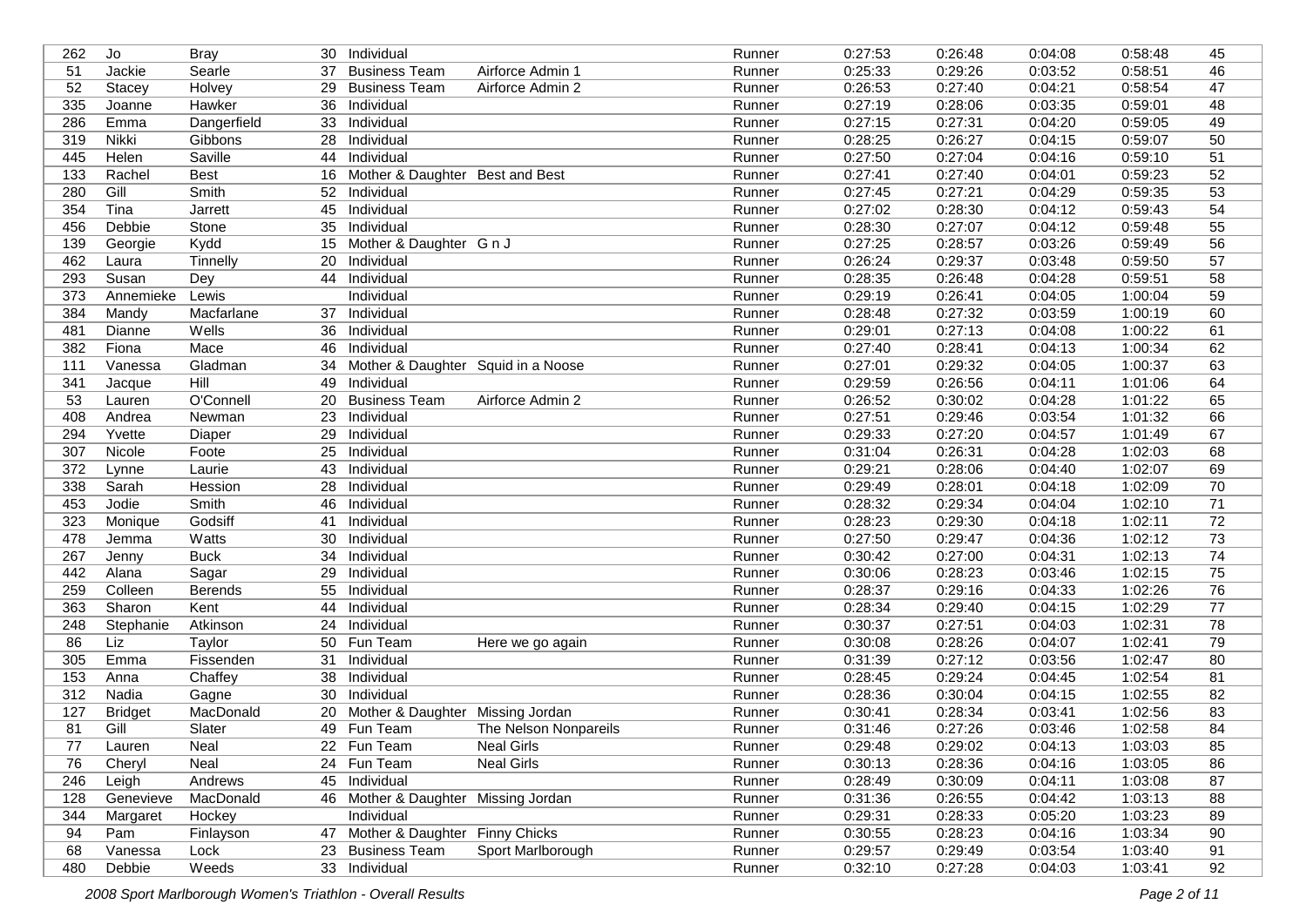| 474             | Alison                | Warren       | 52 <sub>2</sub> | Individual              |                                | Runner | 0:29:20 | 0:29:27 | 0:05:08 | 1:03:54 | 93               |
|-----------------|-----------------------|--------------|-----------------|-------------------------|--------------------------------|--------|---------|---------|---------|---------|------------------|
| 340             | Sarah                 | Higgins      | 16              | Individual              |                                | Runner | 0:30:16 | 0:29:19 | 0:04:21 | 1:03:56 | 94               |
| 289             | Sharon                | de Castro    | 44              | Individual              |                                | Runner | 0:32:42 | 0:26:32 | 0:04:44 | 1:03:57 | 95               |
| 416             | Louisa                | Patterson    | 21              | Individual              |                                | Runner | 0:28:52 | 0:31:01 | 0:04:07 | 1:04:00 | 96               |
| 350             | Joanne                | Hubbard      | 49              | Individual              |                                | Runner | 0:29:56 | 0:29:45 | 0:04:22 | 1:04:03 | 97               |
| 255             | Anglea                | Beard        | 45              | Individual              |                                | Runner | 0:31:52 | 0:27:59 | 0:04:14 | 1:04:05 | 98               |
| 349             | Donna                 | Honeybone    | 40              | Individual              |                                | Runner | 0:32:31 | 0:27:30 | 0:04:07 | 1:04:09 | 99               |
| 329             | Maren                 | Harford      | 41              | Individual              |                                | Runner | 0:30:57 | 0:28:55 | 0:04:26 | 1:04:18 | 100              |
| 13              | Tania                 | Gilmour      |                 | Social Team             | New B's                        | Runner | 0:30:50 | 0:29:52 | 0:03:38 | 1:04:20 | 101              |
| 310             | Grace                 | Furness      | 20              | Individual              |                                | Runner | 0:28:31 | 0:31:46 | 0:04:20 | 1:04:37 | 102              |
| 365             | Emma-Jaye King        |              | 25              | Individual              |                                | Runner | 0:30:25 | 0:30:04 | 0:04:17 | 1:04:45 | 103              |
| 436             | Loretta               | Roundhill    | 46              | Individual              |                                | Runner | 0:32:09 | 0:28:16 | 0:04:22 | 1:04:47 | 104              |
| 429             | Lynn                  | Rice         | 47              | Individual              |                                | Runner | 0:29:13 | 0:31:28 | 0:04:08 | 1:04:49 | 105              |
| 467             | Pam                   | Vaughan      | 54              | Individual              |                                | Runner | 0:32:25 | 0:27:42 | 0:04:43 | 1:04:50 | 106              |
| 476             | Lisa                  | Washer       | 39              | Individual              |                                | Runner | 0:30:03 | 0:29:54 | 0:04:55 | 1:04:51 | 107              |
| 426             | Katie                 | Rasmussen    | 32              | Individual              |                                | Runner | 0:30:53 | 0:29:51 | 0:04:13 | 1:04:57 | 108              |
| 249             | Carmel                | Bain         | 42              | Individual              |                                | Runner | 0:30:33 | 0:30:48 | 0:03:38 | 1:04:59 | 109              |
| 444             | Gemma                 | Sampson      | 14              | Individual              |                                | Runner | 0:30:31 | 0:30:32 | 0:03:59 | 1:05:02 | 110              |
| 443             | Carly                 | Sampson      | 18              | Individual              |                                | Runner | 0:30:35 | 0:30:25 | 0:04:02 | 1:05:03 | 111              |
| 266             | Bronwyn               | <b>Brown</b> | 41              | Individual              |                                | Runner | 0:30:58 | 0:29:38 | 0:04:37 | 1:05:13 | $\overline{112}$ |
| 437             | Sarah                 | Rowse        | 42              | Individual              |                                | Runner | 0:31:40 | 0:29:31 | 0:04:07 | 1:05:17 | 113              |
| 140             | Jo                    | Kydd         | 47              | Mother & Daughter G n J |                                | Runner | 0:32:59 | 0:27:56 | 0:04:29 | 1:05:24 | $114$            |
| 290             | $\overline{C}$ ynthia | de Joux      | 39              | Individual              |                                | Runner | 0:32:22 | 0:28:30 | 0:04:33 | 1:05:25 | 115              |
| 421             | Rachel                | Powell       | 40              | Individual              |                                | Runner | 0:28:34 | 0:32:29 | 0:04:23 | 1:05:27 | 116              |
| 39              | Sally-ann             | King         | 31              | <b>Business Team</b>    | Marlborough Lines - Shockers 2 | Runner | 0:31:44 | 0:29:36 | 0:04:09 | 1:05:28 | 117              |
| 202             | Rhonda                | Murphy       | 35              | Individual              |                                | Walker | 0:38:23 | 0:23:09 | 0:03:58 | 1:05:30 | 118              |
| 332             | Joanna                | Hart         | 35              | Individual              |                                | Runner | 0:33:30 | 0:28:12 | 0:03:50 | 1:05:31 | 119              |
| 320             | Amanda                | Gibbs        | 38              | Individual              |                                | Runner | 0:31:36 | 0:30:17 | 0:03:53 | 1:05:46 | 120              |
| 413             | Teresa                | Parkes       | 48              | Individual              |                                | Runner | 0:30:24 | 0:30:13 | 0:05:11 | 1:05:49 | 121              |
| 401             | <b>Bridget</b>        | Miller       | 32              | Individual              |                                | Runner | 0:30:49 | 0:30:46 | 0:04:15 | 1:05:51 | 122              |
| 361             | Jo                    | Kennaway     | 41              | Individual              |                                | Runner | 0:31:07 | 0:30:16 | 0:04:31 | 1:05:53 | 123              |
| 260             | Emma                  | Bond         | 38              | Individual              |                                | Runner | 0:31:35 |         |         | 1:05:55 | 124              |
| 42              | Amanda                | White        | 25              | <b>Business Team</b>    | Marlborough Lines - Shockers   | Runner | 0:30:23 | 0:31:23 | 0:04:13 | 1:06:00 | 125              |
| 347             | Katie                 | Hoggins      | 30              | Individual              |                                | Runner | 0:32:12 | 0:29:55 | 0:04:06 | 1:06:12 | 126              |
| 380             | Julie                 | MacDonell    | 27              | Individual              |                                | Runner | 0:30:56 | 0:30:28 | 0:04:52 | 1:06:15 | 127              |
| 273             | Abbie                 | Cederman     | 28              | Individual              |                                | Runner | 0:34:03 | 0:28:10 | 0:04:07 | 1:06:19 | 128              |
| 423             | Linda                 | Price        | 40              | Individual              |                                | Runner | 0:30:11 | 0:31:45 | 0:04:34 | 1:06:30 | 129              |
| 425             | Deana                 | Quissy       | 37              | Individual              |                                | Runner | 0:30:09 | 0:31:40 | 0:04:42 | 1:06:31 | 130              |
| $\overline{24}$ | Dorien                | Vermaas      |                 | Social Team             | Waihopai Wonders               | Runner | 0:34:25 | 0:28:23 | 0:03:45 | 1:06:33 | $\overline{131}$ |
| 284             | Polly                 | Cunningham   |                 | 42 Individual           |                                | Runner | 0:29:47 | 0:32:04 | 0:04:44 | 1:06:35 | 132              |
| 457             | Anna                  | Sullivan     |                 | 35 Individual           |                                | Runner | 0:30:32 | 0:31:16 | 0:04:48 | 1:06:36 | 133              |
| 302             | <b>Bridget</b>        | Evans        |                 | 24 Individual           |                                | Runner | 0:30:19 | 0:32:14 | 0:04:07 | 1:06:40 | 134              |
| 392             | Judy                  | McIntyre     |                 | 45 Individual           |                                | Runner | 0:31:37 | 0:30:08 | 0:05:04 | 1:06:49 | 135              |
| 264             | Alison                | <b>Brook</b> |                 | 56 Individual           |                                | Runner | 0:33:15 | 0:29:14 | 0:04:40 | 1:07:09 | 136              |
| 327             | Mel                   | Gussette     |                 | 30 Individual           |                                | Runner | 0:28:51 | 0:33:09 | 0:05:09 | 1:07:10 | 137              |
| 270             | Sandra                | Cahill       |                 | 47 Individual           |                                | Runner | 0:32:56 | 0:29:30 | 0:04:46 | 1:07:13 | 138              |
| 484             | Sally                 | Williams     |                 | 26 Individual           |                                | Runner | 0:32:19 | 0:30:05 | 0:04:52 | 1:07:16 | 139              |
| 324             | Katie                 | Gold         |                 | 42 Individual           |                                | Runner | 0:31:32 | 0:31:14 | 0:04:34 | 1:07:20 | 140              |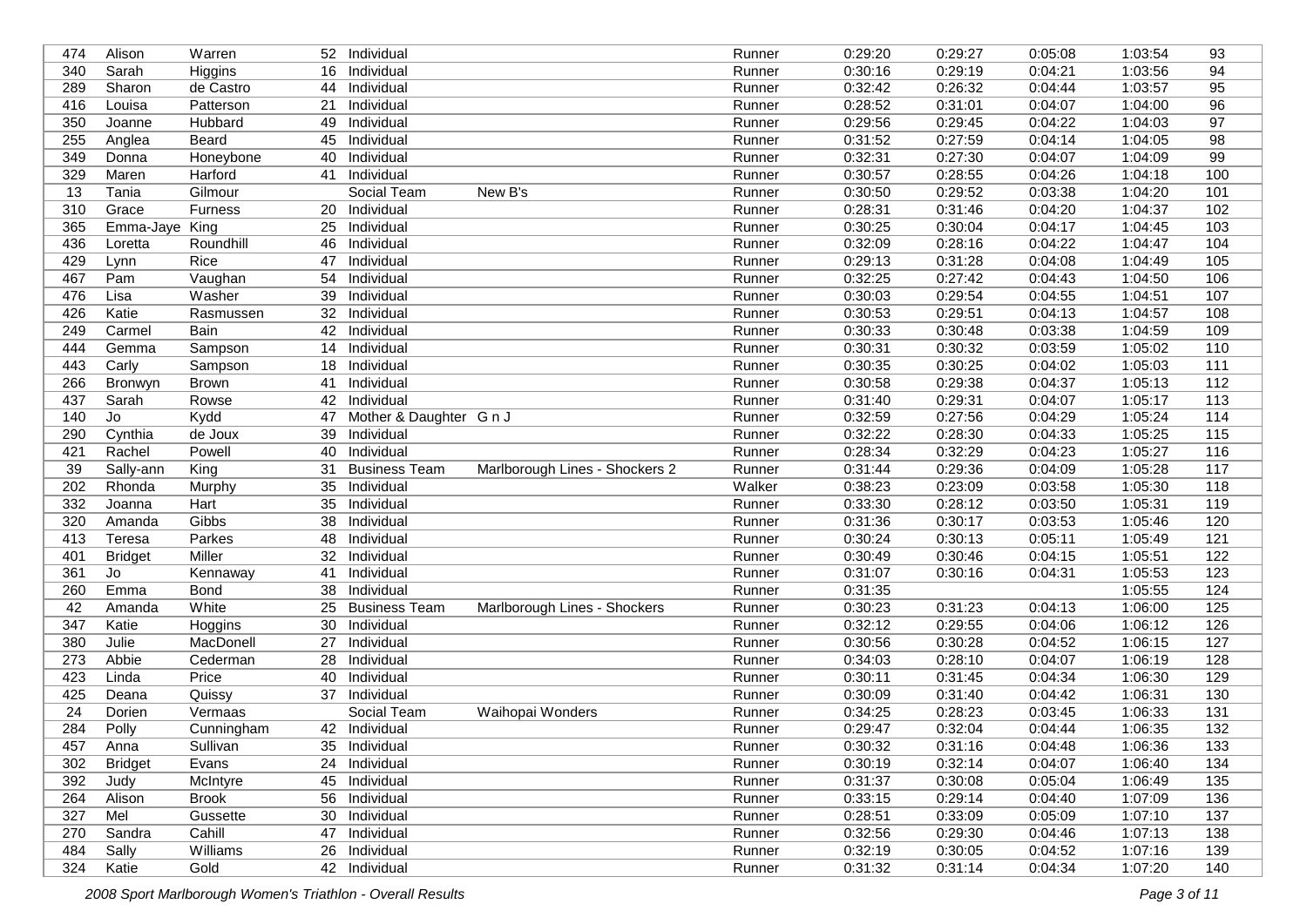| 78  | Kerryn      | Rowe            |    | 25 Fun Team                            | <b>Neal Girls</b>                       | Runner | 0:31:03 | 0:31:33 | 0:04:54 | 1:07:29 | 141              |
|-----|-------------|-----------------|----|----------------------------------------|-----------------------------------------|--------|---------|---------|---------|---------|------------------|
| 468 | Diane       | Wade            | 41 | Individual                             |                                         | Runner | 0:30:43 | 0:32:25 | 0:04:23 | 1:07:32 | 142              |
| 247 | Emma        | Arnold          |    | Individual                             |                                         | Runner | 0:33:24 | 0:29:26 | 0:04:43 | 1:07:33 | 143              |
| 243 | Sharon      | Aitchison       | 37 | Individual                             |                                         | Runner | 0:30:12 | 0:32:19 | 0:05:03 | 1:07:34 | 144              |
| 482 | Shelley     | Wetton          | 27 | Individual                             |                                         | Runner | 0:31:33 | 0:31:33 | 0:04:30 | 1:07:36 | 145              |
| 464 | Leisha      | van der Spek    | 31 | Individual                             |                                         | Runner | 0:33:48 | 0:29:33 | 0:04:17 | 1:07:37 | 146              |
| 296 | Michelle    | <b>Driffill</b> |    | Individual                             |                                         | Runner | 0:30:12 | 0:32:25 | 0:05:02 | 1:07:38 | 147              |
| 38  | Alice       | Jenkins         | 21 | <b>Business Team</b>                   | Marlborough Lines - Shockers 2          | Runner | 0:33:55 | 0:29:10 | 0:04:39 | 1:07:44 | 148              |
| 400 | Sarah       | Midgley         | 25 | Individual                             |                                         | Runner | 0:29:58 | 0:33:18 | 0:04:31 | 1:07:46 | 149              |
| 447 | Tui         | Scott           | 17 | Individual                             |                                         | Runner | 0:31:16 | 0:32:26 | 0:04:07 | 1:07:49 | 150              |
| 394 | Nicole      | McLean          | 20 | Individual                             |                                         | Runner | 0:32:28 | 0:31:02 | 0:04:21 | 1:07:51 | 151              |
| 69  | Mel         | Shearer         | 27 | <b>Business Team</b>                   | Sport Marlborough                       | Runner | 0:33:16 | 0:30:10 | 0:04:27 | 1:07:53 | 152              |
| 282 | Margy       | Crosby          | 58 | Individual                             |                                         | Runner | 0:34:00 | 0:29:14 | 0:04:41 | 1:07:55 | 153              |
| 287 | Clare       | Davies          | 18 | Individual                             |                                         | Runner | 0:31:17 | 0:32:26 | 0:04:13 | 1:07:56 | 154              |
| 368 | Bryony      | Klink           | 29 | Individual                             |                                         | Runner | 0:32:24 | 0:31:25 | 0:04:10 | 1:07:58 | 155              |
| 449 | Audrey      | Seaton          | 42 | Individual                             |                                         | Runner | 0:34:18 | 0:29:35 | 0:04:08 | 1:08:00 | 156              |
| 79  | Rhonda      | Andrews         | 47 | Fun Team                               | The Nelson Nonpareils                   | Runner | 0:32:57 | 0:30:22 | 0:04:47 | 1:08:06 | $\overline{157}$ |
| 268 | Christine   | <b>Burgess</b>  | 48 | Individual                             |                                         | Runner | 0:32:14 | 0:31:03 | 0:04:51 | 1:08:08 | 158              |
| 454 | Stephanie   | Southey         | 37 | Individual                             |                                         | Runner | 0:31:59 | 0:31:45 | 0:04:29 | 1:08:13 | 159              |
| 337 | Hayley      | Hefford         | 32 | Individual                             |                                         | Runner | 0:33:52 | 0:28:23 | 0:06:04 | 1:08:19 | 160              |
| 428 | Jenny       | Reynolds        | 28 | Individual                             |                                         | Runner | 0:31:05 | 0:32:55 | 0:04:25 | 1:08:25 | 161              |
| 430 | Louise      | Richards        | 40 | Individual                             |                                         | Runner | 0:28:57 | 0:35:01 | 0:04:35 | 1:08:33 | 162              |
| 463 | Maike       | van der Heide   | 27 | Individual                             |                                         | Runner | 0:33:06 | 0:31:31 | 0:03:57 | 1:08:34 | 163              |
| 433 | Marieke     | Ross            | 29 | Individual                             |                                         | Runner | 0:33:10 | 0:30:58 | 0:04:30 | 1:08:38 | 164              |
| 292 | Jodie       | Denton          | 33 | Individual                             |                                         | Runner | 0:33:38 | 0:30:31 | 0:04:32 | 1:08:42 | 165              |
| 87  | Selena      | Tonks           |    | 43 Fun Team                            | Here we go again                        | Runner | 0:34:48 | 0:29:47 | 0:04:11 | 1:08:46 | 166              |
| 427 | Kerry       | Register        | 31 | Individual                             |                                         | Runner | 0:33:01 | 0:31:29 | 0:04:30 | 1:09:00 | 167              |
| 377 | Julie       | Luffman         | 40 | Individual                             |                                         | Runner | 0:33:06 | 0:31:29 | 0:04:43 | 1:09:19 | 168              |
| 376 | Jane        | Lindsay         | 51 | Individual                             |                                         | Runner | 0:34:21 | 0:30:07 | 0:04:51 | 1:09:19 | 169              |
| 8   | Kelly       | Dodson          |    | Social Team                            | Savvy girls                             | Runner | 0:32:47 | 0:32:29 | 0:04:08 | 1:09:23 | 170              |
| 100 | <b>Tess</b> | Landon-Lane     | 17 |                                        | Mother & Daughter Janssen & Landon-Lane | Runner | 0:32:58 | 0:31:18 | 0:05:08 | 1:09:25 | $171$            |
| 252 | Taylor      | <b>Banks</b>    | 13 | Individual                             |                                         | Runner | 0:29:01 | 0:36:10 | 0:04:16 | 1:09:27 | $\overline{172}$ |
| 345 | Kate        | Hodson          | 13 | Individual                             |                                         | Runner | 0:29:00 | 0:36:09 | 0:04:20 | 1:09:29 | 173              |
| 322 | Anna        | Gleeson         | 36 | Individual                             |                                         | Runner | 0:33:55 | 0:30:27 | 0:05:10 | 1:09:33 | 174              |
| 358 | Jaimee      | Josephs         | 32 | Individual                             |                                         | Runner | 0:28:29 | 0:37:10 | 0:03:56 | 1:09:35 | $\overline{175}$ |
| 251 | Shirley     | Bancroft        | 60 | Individual                             |                                         | Runner | 0:31:21 | 0:32:52 | 0:05:26 | 1:09:39 | 176              |
| 27  | Fionna      | McNamara        |    | Social Team                            |                                         | Runner | 0:34:56 | 0:29:28 | 0:05:17 | 1:09:41 | 177              |
| 80  | Erica       | Hansen          |    | 28 Fun Team                            | The Nelson Nonpareils                   | Runner | 0:33:55 | 0:31:29 | 0:04:22 | 1:09:45 | 178              |
| 334 | Kate        | Havill          | 39 | Individual                             |                                         | Runner | 0:29:16 | 0:35:34 | 0:04:59 | 1:09:48 | 179              |
| 475 | Kelly       | Warren          |    | 23 Individual                          |                                         | Runner | 0:33:51 | 0:32:02 | 0:03:58 | 1:09:50 | 180              |
| 452 | Cassandra   | Smith           |    | 28 Individual                          |                                         | Walker | 0:39:47 | 0:25:18 | 0:04:46 | 1:09:51 | 181              |
| 98  | Sue         | Gardiner        |    | 50 Mother & Daughter The Plain Crazies |                                         | Runner | 0:34:56 | 0:29:46 | 0:05:13 | 1:09:55 | 182              |
| 97  | Nicole      | Gardiner        |    | 20 Mother & Daughter The Plain Crazies |                                         | Runner |         |         |         | 1:09:55 | 183              |
| 331 | Kate        | Harper          |    | 37 Individual                          |                                         | Runner | 0:31:40 | 0:33:37 | 0:04:40 | 1:09:57 | 184              |
| 288 | Kate        | Davies          |    | 32 Individual                          |                                         | Runner | 0:31:15 | 0:34:50 | 0:03:54 | 1:09:58 | 185              |
| 414 | Kellie      | Parnwell        |    | 30 Individual                          |                                         | Runner | 0:32:01 | 0:34:08 | 0:04:05 | 1:10:14 | 186              |
| 362 |             | Kennedy-Ryan    |    | 37 Individual                          |                                         | Runner | 0:34:22 | 0:31:41 | 0:04:30 | 1:10:33 | 187              |
| 54  | Erana       |                 |    | 23 Business Team                       | Airforce Admin 2                        |        | 0:28:59 | 0:37:31 | 0:04:05 | 1:10:35 | 188              |
|     | Jess        | O'Leary         |    |                                        |                                         | Runner |         |         |         |         |                  |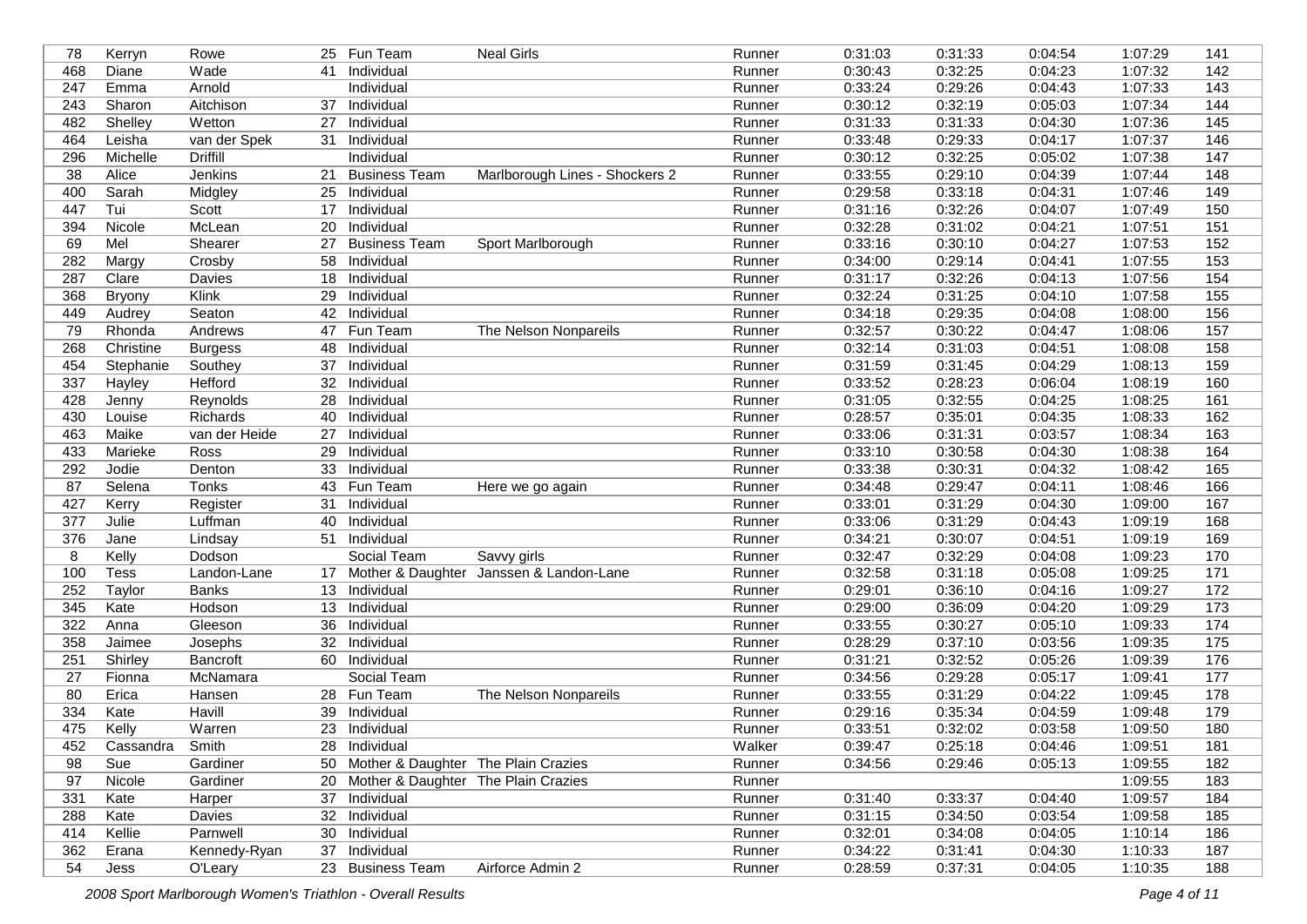| 93<br>Emma<br>Finlayson<br>Mother & Daughter Finny Chicks<br>Runner<br>0:03:45<br>19<br>Kidd<br>364<br>0:32:45<br>0:33:17<br>1:10:47<br>191<br>Alana<br>37<br>Individual<br>Runner<br>0:04:46<br>420<br>Kath<br>Potts<br>Individual<br>Runner<br>0:34:19<br>192<br>0:31:32<br>0:04:59<br>1:10:50<br>43<br>193<br>16<br>Robbie, Shelley, Fi<br>Runner<br>0:31:34<br>0:35:34<br>0:03:48<br>1:10:56<br>Robbie<br>Taylor<br>Social Team<br>333<br>194<br>Jude<br>Hart<br>Runner<br>0:35:02<br>0:31:41<br>0:04:16<br>1:10:59<br>43<br>Individual<br>336<br>195<br>Debbie<br>42<br>0:33:32<br>0:31:00<br>0:06:31<br>Healy<br>Individual<br>Runner<br>1:11:04<br>34<br>0:35:13<br>196<br>The Honey Bees<br>Runner<br>0:31:02<br>0:04:52<br>1:11:06<br>Nicole<br><b>Business Team</b><br>Logan<br>277<br>0:29:30<br>0:37:28<br>197<br>Rose<br>Conroy<br>45 Individual<br>Runner<br>0:04:10<br>1:11:08<br>431<br>Richards<br>Individual<br>Runner<br>0:33:25<br>0:32:47<br>1:11:15<br>198<br>Pam<br>42<br>0:05:03<br>493<br>Sarah<br>Individual<br>0:32:55<br>0:33:12<br>1:11:18<br>199<br>Kernick<br>33<br>Runner<br>0:05:11<br>200<br>455<br>Runner<br>0:32:00<br>0:31:29<br>0:07:54<br>1:11:22<br>Raenis<br>Stocker<br>56<br>Individual<br>201<br>348<br>Holder<br>0:33:35<br>0:33:30<br>1:11:26<br>39<br>Individual<br>Runner<br>0:04:22<br>Donna<br>258<br>37<br>Runner<br>0:34:43<br>0:32:04<br>0:04:42<br>1:11:29<br>202<br>Rachel<br>Beran<br>Individual<br>0:34:23<br>0:32:51<br>$\overline{203}$<br>439<br>36<br>Runner<br>0:04:17<br>1:11:31<br>Lucy<br>Ryan<br>Individual<br>204<br>Jacki<br>0:34:44<br>0:32:07<br>1:11:35<br>441<br>Rzoska<br>39<br>Individual<br>Runner<br>0:04:44<br>0:31:03<br>0:36:28<br>205<br>299<br>Jolene<br>27<br>0:04:10<br>1:11:41<br>Eastwood<br>Individual<br>Runner<br>Tania<br>Hix<br>Individual<br>0:33:09<br>0:33:32<br>1:11:46<br>206<br>343<br>38<br>Runner<br>0:05:05<br>207<br>41<br>McFadden<br>Runner<br>0:35:56<br>0:31:07<br>0:04:47<br>1:11:50<br>Michelle<br>34 Business Team<br>Marlborough Lines - Shockers<br>415<br>0:38:20<br>208<br>Individual<br>Runner<br>0:29:20<br>0:04:17<br>1:11:57<br>Deanna<br>Paterson<br>328<br>Sharon<br>Individual<br>Runner<br>0:36:26<br>0:30:47<br>209<br>42<br>0:05:02<br>1:12:14<br>Hansen<br>210<br>56<br>Kate<br><b>Business Team</b><br>Foxy Morons<br>0:35:33<br>0:32:50<br>0:04:50<br>1:13:13<br><b>Bristed</b><br>61<br>Runner<br>211<br>460<br>52 Individual<br>Runner<br>0:35:53<br>0:32:32<br>0:04:51<br>1:13:16<br>Denise<br>Tennant<br>0:36:36<br>0:32:44<br>212<br>9<br><b>Trish</b><br>Social Team<br>Me, Myself + Mum<br>Runner<br>0:03:58<br>1:13:18<br>Young<br>398<br>213<br><b>Beth</b><br><b>McMillan</b><br>51<br>Individual<br>0:31:43<br>0:36:37<br>1:13:28<br>Runner<br>0:05:09<br>36<br>Wilson<br>The Honey Bees<br>Walker<br>0:40:28<br>0:28:50<br>1:13:35<br>214<br><b>Business Team</b><br>0:04:16<br>Lesley<br>49<br>58<br>0:32:26<br>0:36:40<br>1:13:37<br>215<br>Hodgson<br><b>Business Team</b><br>Team Waterlea<br>Runner<br>0:04:31<br>Mary<br>44<br>357<br>Sueann<br>0:36:23<br>0:32:41<br>1:13:39<br>216<br>Jones<br>Individual<br>Runner<br>0:04:36<br>36<br>217<br>33<br>Vera<br>Setz-Deuchars<br>0:36:24<br>0:32:38<br>41<br><b>Business Team</b><br>Bay Hear and Now<br>Runner<br>0:04:49<br>1:13:51<br>0:32:08<br>1:13:52<br>218<br>274<br>Sarah<br>Clark<br>Individual<br>Runner<br>0:36:21<br>0:05:23<br>34<br>Twin<br>0:35:15<br>0:33:40<br>1:14:02<br>219<br>35<br><b>Business Team</b><br>The Honey Bees<br>0:05:06<br>Leonie<br>46<br>Runner<br>64<br>Olivia<br>Dekker<br><b>Team New World</b><br>0:35:51<br>0:33:51<br>0:04:26<br>1:14:08<br>220<br>16<br><b>Business Team</b><br>Runner<br>221<br>83<br>Fun Team<br>Runner<br>0:35:54<br>0:33:10<br>0:05:09<br>1:14:13<br>Melanie<br>Pierce<br>33<br><b>Bayview Estate Wines 1</b><br>176<br>222<br><b>Hines</b><br>51<br>Walker<br>0:38:42<br>0:31:37<br>1:14:55<br>Jan<br>Individual<br>0:04:37<br>298<br>Elesha<br>Dunlea<br>0:36:15<br>0:34:31<br>0:04:16<br>1:15:03<br>223<br>29<br>Individual<br>Runner<br>224<br>106<br>Olivia<br>Mother & Daughter The Lissaman Ladies<br>0:34:37<br>0:34:52<br>0:05:35<br>Runner<br>1:15:04<br>Lissaman<br>13<br>0:34:38<br>225<br>105<br>Jane<br>Runner<br>0:34:50<br>0:05:37<br>1:15:05<br>Mother & Daughter The Lissaman Ladies<br>Lissaman<br>46<br>Sue<br>0:36:38<br>0:33:55<br>226<br>466<br>van Velzen<br>43<br>Individual<br>Runner<br>0:04:37<br>1:15:10<br>434<br>Corina<br>Individual<br>0:34:44<br>0:35:26<br>1:15:12<br>227<br>Rotar<br>39<br>Runner<br>0:05:02<br>228<br>263<br>Kimberlee<br><b>Brewer</b><br>16 Individual<br>Runner<br>0:32:28<br>0:38:13<br>0:04:33<br>1:15:15<br>489<br>Winter<br>33 Individual<br>Runner<br>0:36:09<br>0:34:26<br>0:04:48<br>1:15:23<br>229<br>Diane<br>166<br>Mary<br>58 Individual<br>Walker<br>0:37:16<br>0:05:24<br>1:15:31<br>230<br>Eggers<br>0:32:50<br>33 Mother & Daughter It Was Her Idea<br>0:37:59<br>1:15:34<br>231<br>123<br>Kristen<br>Runner<br>0:31:41<br>0:05:54<br>Errington<br>232<br>281<br>0:36:22<br>0:33:00<br>0:06:17<br>1:15:39<br>Angela<br>Crompton<br>46 Individual<br>Runner<br>27 Business Team<br>Rochelle<br>Marlborough Lines - Shockers<br>Runner<br>0:36:04<br>0:34:50<br>1:15:40<br>233<br>40<br>Alexander<br>0:04:45<br>234<br>124<br>Thorp<br>64 Mother & Daughter It Was Her Idea<br>Runner<br>0:34:59<br>0:35:10<br>0:05:54<br>1:16:02<br>Elizabeth<br>396<br>McMahon<br>Individual<br>Runner<br>0:39:24<br>0:31:16<br>0:05:29<br>1:16:09<br>235<br>Marama<br>47<br>31<br>47 Business Team<br>Bay Hear and Now<br>236<br>Runner<br>0:35:04<br>0:36:09<br>0:05:00<br>1:16:12<br>Susan<br><b>Barrett</b> | 21 | Cathy | Gee | Social Team | Just Tri | Runner | 0:31:49 | 0:34:38 | 0:04:07 | 1:10:35 | 189 |
|------------------------------------------------------------------------------------------------------------------------------------------------------------------------------------------------------------------------------------------------------------------------------------------------------------------------------------------------------------------------------------------------------------------------------------------------------------------------------------------------------------------------------------------------------------------------------------------------------------------------------------------------------------------------------------------------------------------------------------------------------------------------------------------------------------------------------------------------------------------------------------------------------------------------------------------------------------------------------------------------------------------------------------------------------------------------------------------------------------------------------------------------------------------------------------------------------------------------------------------------------------------------------------------------------------------------------------------------------------------------------------------------------------------------------------------------------------------------------------------------------------------------------------------------------------------------------------------------------------------------------------------------------------------------------------------------------------------------------------------------------------------------------------------------------------------------------------------------------------------------------------------------------------------------------------------------------------------------------------------------------------------------------------------------------------------------------------------------------------------------------------------------------------------------------------------------------------------------------------------------------------------------------------------------------------------------------------------------------------------------------------------------------------------------------------------------------------------------------------------------------------------------------------------------------------------------------------------------------------------------------------------------------------------------------------------------------------------------------------------------------------------------------------------------------------------------------------------------------------------------------------------------------------------------------------------------------------------------------------------------------------------------------------------------------------------------------------------------------------------------------------------------------------------------------------------------------------------------------------------------------------------------------------------------------------------------------------------------------------------------------------------------------------------------------------------------------------------------------------------------------------------------------------------------------------------------------------------------------------------------------------------------------------------------------------------------------------------------------------------------------------------------------------------------------------------------------------------------------------------------------------------------------------------------------------------------------------------------------------------------------------------------------------------------------------------------------------------------------------------------------------------------------------------------------------------------------------------------------------------------------------------------------------------------------------------------------------------------------------------------------------------------------------------------------------------------------------------------------------------------------------------------------------------------------------------------------------------------------------------------------------------------------------------------------------------------------------------------------------------------------------------------------------------------------------------------------------------------------------------------------------------------------------------------------------------------------------------------------------------------------------------------------------------------------------------------------------------------------------------------------------------------------------------------------------------------------------------------------------------------------------------------------------------------------------------------------------------------------------------------------------------------------------------------------------------------------------------------------------------------------------------------------------------------------------------------------------------------------------------------------------------------------------------------------------------------------------------------------------|----|-------|-----|-------------|----------|--------|---------|---------|---------|---------|-----|
|                                                                                                                                                                                                                                                                                                                                                                                                                                                                                                                                                                                                                                                                                                                                                                                                                                                                                                                                                                                                                                                                                                                                                                                                                                                                                                                                                                                                                                                                                                                                                                                                                                                                                                                                                                                                                                                                                                                                                                                                                                                                                                                                                                                                                                                                                                                                                                                                                                                                                                                                                                                                                                                                                                                                                                                                                                                                                                                                                                                                                                                                                                                                                                                                                                                                                                                                                                                                                                                                                                                                                                                                                                                                                                                                                                                                                                                                                                                                                                                                                                                                                                                                                                                                                                                                                                                                                                                                                                                                                                                                                                                                                                                                                                                                                                                                                                                                                                                                                                                                                                                                                                                                                                                                                                                                                                                                                                                                                                                                                                                                                                                                                                                                                                                                    |    |       |     |             |          |        | 0:34:23 | 0:32:29 |         | 1:10:38 | 190 |
|                                                                                                                                                                                                                                                                                                                                                                                                                                                                                                                                                                                                                                                                                                                                                                                                                                                                                                                                                                                                                                                                                                                                                                                                                                                                                                                                                                                                                                                                                                                                                                                                                                                                                                                                                                                                                                                                                                                                                                                                                                                                                                                                                                                                                                                                                                                                                                                                                                                                                                                                                                                                                                                                                                                                                                                                                                                                                                                                                                                                                                                                                                                                                                                                                                                                                                                                                                                                                                                                                                                                                                                                                                                                                                                                                                                                                                                                                                                                                                                                                                                                                                                                                                                                                                                                                                                                                                                                                                                                                                                                                                                                                                                                                                                                                                                                                                                                                                                                                                                                                                                                                                                                                                                                                                                                                                                                                                                                                                                                                                                                                                                                                                                                                                                                    |    |       |     |             |          |        |         |         |         |         |     |
|                                                                                                                                                                                                                                                                                                                                                                                                                                                                                                                                                                                                                                                                                                                                                                                                                                                                                                                                                                                                                                                                                                                                                                                                                                                                                                                                                                                                                                                                                                                                                                                                                                                                                                                                                                                                                                                                                                                                                                                                                                                                                                                                                                                                                                                                                                                                                                                                                                                                                                                                                                                                                                                                                                                                                                                                                                                                                                                                                                                                                                                                                                                                                                                                                                                                                                                                                                                                                                                                                                                                                                                                                                                                                                                                                                                                                                                                                                                                                                                                                                                                                                                                                                                                                                                                                                                                                                                                                                                                                                                                                                                                                                                                                                                                                                                                                                                                                                                                                                                                                                                                                                                                                                                                                                                                                                                                                                                                                                                                                                                                                                                                                                                                                                                                    |    |       |     |             |          |        |         |         |         |         |     |
|                                                                                                                                                                                                                                                                                                                                                                                                                                                                                                                                                                                                                                                                                                                                                                                                                                                                                                                                                                                                                                                                                                                                                                                                                                                                                                                                                                                                                                                                                                                                                                                                                                                                                                                                                                                                                                                                                                                                                                                                                                                                                                                                                                                                                                                                                                                                                                                                                                                                                                                                                                                                                                                                                                                                                                                                                                                                                                                                                                                                                                                                                                                                                                                                                                                                                                                                                                                                                                                                                                                                                                                                                                                                                                                                                                                                                                                                                                                                                                                                                                                                                                                                                                                                                                                                                                                                                                                                                                                                                                                                                                                                                                                                                                                                                                                                                                                                                                                                                                                                                                                                                                                                                                                                                                                                                                                                                                                                                                                                                                                                                                                                                                                                                                                                    |    |       |     |             |          |        |         |         |         |         |     |
|                                                                                                                                                                                                                                                                                                                                                                                                                                                                                                                                                                                                                                                                                                                                                                                                                                                                                                                                                                                                                                                                                                                                                                                                                                                                                                                                                                                                                                                                                                                                                                                                                                                                                                                                                                                                                                                                                                                                                                                                                                                                                                                                                                                                                                                                                                                                                                                                                                                                                                                                                                                                                                                                                                                                                                                                                                                                                                                                                                                                                                                                                                                                                                                                                                                                                                                                                                                                                                                                                                                                                                                                                                                                                                                                                                                                                                                                                                                                                                                                                                                                                                                                                                                                                                                                                                                                                                                                                                                                                                                                                                                                                                                                                                                                                                                                                                                                                                                                                                                                                                                                                                                                                                                                                                                                                                                                                                                                                                                                                                                                                                                                                                                                                                                                    |    |       |     |             |          |        |         |         |         |         |     |
|                                                                                                                                                                                                                                                                                                                                                                                                                                                                                                                                                                                                                                                                                                                                                                                                                                                                                                                                                                                                                                                                                                                                                                                                                                                                                                                                                                                                                                                                                                                                                                                                                                                                                                                                                                                                                                                                                                                                                                                                                                                                                                                                                                                                                                                                                                                                                                                                                                                                                                                                                                                                                                                                                                                                                                                                                                                                                                                                                                                                                                                                                                                                                                                                                                                                                                                                                                                                                                                                                                                                                                                                                                                                                                                                                                                                                                                                                                                                                                                                                                                                                                                                                                                                                                                                                                                                                                                                                                                                                                                                                                                                                                                                                                                                                                                                                                                                                                                                                                                                                                                                                                                                                                                                                                                                                                                                                                                                                                                                                                                                                                                                                                                                                                                                    |    |       |     |             |          |        |         |         |         |         |     |
|                                                                                                                                                                                                                                                                                                                                                                                                                                                                                                                                                                                                                                                                                                                                                                                                                                                                                                                                                                                                                                                                                                                                                                                                                                                                                                                                                                                                                                                                                                                                                                                                                                                                                                                                                                                                                                                                                                                                                                                                                                                                                                                                                                                                                                                                                                                                                                                                                                                                                                                                                                                                                                                                                                                                                                                                                                                                                                                                                                                                                                                                                                                                                                                                                                                                                                                                                                                                                                                                                                                                                                                                                                                                                                                                                                                                                                                                                                                                                                                                                                                                                                                                                                                                                                                                                                                                                                                                                                                                                                                                                                                                                                                                                                                                                                                                                                                                                                                                                                                                                                                                                                                                                                                                                                                                                                                                                                                                                                                                                                                                                                                                                                                                                                                                    |    |       |     |             |          |        |         |         |         |         |     |
|                                                                                                                                                                                                                                                                                                                                                                                                                                                                                                                                                                                                                                                                                                                                                                                                                                                                                                                                                                                                                                                                                                                                                                                                                                                                                                                                                                                                                                                                                                                                                                                                                                                                                                                                                                                                                                                                                                                                                                                                                                                                                                                                                                                                                                                                                                                                                                                                                                                                                                                                                                                                                                                                                                                                                                                                                                                                                                                                                                                                                                                                                                                                                                                                                                                                                                                                                                                                                                                                                                                                                                                                                                                                                                                                                                                                                                                                                                                                                                                                                                                                                                                                                                                                                                                                                                                                                                                                                                                                                                                                                                                                                                                                                                                                                                                                                                                                                                                                                                                                                                                                                                                                                                                                                                                                                                                                                                                                                                                                                                                                                                                                                                                                                                                                    |    |       |     |             |          |        |         |         |         |         |     |
|                                                                                                                                                                                                                                                                                                                                                                                                                                                                                                                                                                                                                                                                                                                                                                                                                                                                                                                                                                                                                                                                                                                                                                                                                                                                                                                                                                                                                                                                                                                                                                                                                                                                                                                                                                                                                                                                                                                                                                                                                                                                                                                                                                                                                                                                                                                                                                                                                                                                                                                                                                                                                                                                                                                                                                                                                                                                                                                                                                                                                                                                                                                                                                                                                                                                                                                                                                                                                                                                                                                                                                                                                                                                                                                                                                                                                                                                                                                                                                                                                                                                                                                                                                                                                                                                                                                                                                                                                                                                                                                                                                                                                                                                                                                                                                                                                                                                                                                                                                                                                                                                                                                                                                                                                                                                                                                                                                                                                                                                                                                                                                                                                                                                                                                                    |    |       |     |             |          |        |         |         |         |         |     |
|                                                                                                                                                                                                                                                                                                                                                                                                                                                                                                                                                                                                                                                                                                                                                                                                                                                                                                                                                                                                                                                                                                                                                                                                                                                                                                                                                                                                                                                                                                                                                                                                                                                                                                                                                                                                                                                                                                                                                                                                                                                                                                                                                                                                                                                                                                                                                                                                                                                                                                                                                                                                                                                                                                                                                                                                                                                                                                                                                                                                                                                                                                                                                                                                                                                                                                                                                                                                                                                                                                                                                                                                                                                                                                                                                                                                                                                                                                                                                                                                                                                                                                                                                                                                                                                                                                                                                                                                                                                                                                                                                                                                                                                                                                                                                                                                                                                                                                                                                                                                                                                                                                                                                                                                                                                                                                                                                                                                                                                                                                                                                                                                                                                                                                                                    |    |       |     |             |          |        |         |         |         |         |     |
|                                                                                                                                                                                                                                                                                                                                                                                                                                                                                                                                                                                                                                                                                                                                                                                                                                                                                                                                                                                                                                                                                                                                                                                                                                                                                                                                                                                                                                                                                                                                                                                                                                                                                                                                                                                                                                                                                                                                                                                                                                                                                                                                                                                                                                                                                                                                                                                                                                                                                                                                                                                                                                                                                                                                                                                                                                                                                                                                                                                                                                                                                                                                                                                                                                                                                                                                                                                                                                                                                                                                                                                                                                                                                                                                                                                                                                                                                                                                                                                                                                                                                                                                                                                                                                                                                                                                                                                                                                                                                                                                                                                                                                                                                                                                                                                                                                                                                                                                                                                                                                                                                                                                                                                                                                                                                                                                                                                                                                                                                                                                                                                                                                                                                                                                    |    |       |     |             |          |        |         |         |         |         |     |
|                                                                                                                                                                                                                                                                                                                                                                                                                                                                                                                                                                                                                                                                                                                                                                                                                                                                                                                                                                                                                                                                                                                                                                                                                                                                                                                                                                                                                                                                                                                                                                                                                                                                                                                                                                                                                                                                                                                                                                                                                                                                                                                                                                                                                                                                                                                                                                                                                                                                                                                                                                                                                                                                                                                                                                                                                                                                                                                                                                                                                                                                                                                                                                                                                                                                                                                                                                                                                                                                                                                                                                                                                                                                                                                                                                                                                                                                                                                                                                                                                                                                                                                                                                                                                                                                                                                                                                                                                                                                                                                                                                                                                                                                                                                                                                                                                                                                                                                                                                                                                                                                                                                                                                                                                                                                                                                                                                                                                                                                                                                                                                                                                                                                                                                                    |    |       |     |             |          |        |         |         |         |         |     |
|                                                                                                                                                                                                                                                                                                                                                                                                                                                                                                                                                                                                                                                                                                                                                                                                                                                                                                                                                                                                                                                                                                                                                                                                                                                                                                                                                                                                                                                                                                                                                                                                                                                                                                                                                                                                                                                                                                                                                                                                                                                                                                                                                                                                                                                                                                                                                                                                                                                                                                                                                                                                                                                                                                                                                                                                                                                                                                                                                                                                                                                                                                                                                                                                                                                                                                                                                                                                                                                                                                                                                                                                                                                                                                                                                                                                                                                                                                                                                                                                                                                                                                                                                                                                                                                                                                                                                                                                                                                                                                                                                                                                                                                                                                                                                                                                                                                                                                                                                                                                                                                                                                                                                                                                                                                                                                                                                                                                                                                                                                                                                                                                                                                                                                                                    |    |       |     |             |          |        |         |         |         |         |     |
|                                                                                                                                                                                                                                                                                                                                                                                                                                                                                                                                                                                                                                                                                                                                                                                                                                                                                                                                                                                                                                                                                                                                                                                                                                                                                                                                                                                                                                                                                                                                                                                                                                                                                                                                                                                                                                                                                                                                                                                                                                                                                                                                                                                                                                                                                                                                                                                                                                                                                                                                                                                                                                                                                                                                                                                                                                                                                                                                                                                                                                                                                                                                                                                                                                                                                                                                                                                                                                                                                                                                                                                                                                                                                                                                                                                                                                                                                                                                                                                                                                                                                                                                                                                                                                                                                                                                                                                                                                                                                                                                                                                                                                                                                                                                                                                                                                                                                                                                                                                                                                                                                                                                                                                                                                                                                                                                                                                                                                                                                                                                                                                                                                                                                                                                    |    |       |     |             |          |        |         |         |         |         |     |
|                                                                                                                                                                                                                                                                                                                                                                                                                                                                                                                                                                                                                                                                                                                                                                                                                                                                                                                                                                                                                                                                                                                                                                                                                                                                                                                                                                                                                                                                                                                                                                                                                                                                                                                                                                                                                                                                                                                                                                                                                                                                                                                                                                                                                                                                                                                                                                                                                                                                                                                                                                                                                                                                                                                                                                                                                                                                                                                                                                                                                                                                                                                                                                                                                                                                                                                                                                                                                                                                                                                                                                                                                                                                                                                                                                                                                                                                                                                                                                                                                                                                                                                                                                                                                                                                                                                                                                                                                                                                                                                                                                                                                                                                                                                                                                                                                                                                                                                                                                                                                                                                                                                                                                                                                                                                                                                                                                                                                                                                                                                                                                                                                                                                                                                                    |    |       |     |             |          |        |         |         |         |         |     |
|                                                                                                                                                                                                                                                                                                                                                                                                                                                                                                                                                                                                                                                                                                                                                                                                                                                                                                                                                                                                                                                                                                                                                                                                                                                                                                                                                                                                                                                                                                                                                                                                                                                                                                                                                                                                                                                                                                                                                                                                                                                                                                                                                                                                                                                                                                                                                                                                                                                                                                                                                                                                                                                                                                                                                                                                                                                                                                                                                                                                                                                                                                                                                                                                                                                                                                                                                                                                                                                                                                                                                                                                                                                                                                                                                                                                                                                                                                                                                                                                                                                                                                                                                                                                                                                                                                                                                                                                                                                                                                                                                                                                                                                                                                                                                                                                                                                                                                                                                                                                                                                                                                                                                                                                                                                                                                                                                                                                                                                                                                                                                                                                                                                                                                                                    |    |       |     |             |          |        |         |         |         |         |     |
|                                                                                                                                                                                                                                                                                                                                                                                                                                                                                                                                                                                                                                                                                                                                                                                                                                                                                                                                                                                                                                                                                                                                                                                                                                                                                                                                                                                                                                                                                                                                                                                                                                                                                                                                                                                                                                                                                                                                                                                                                                                                                                                                                                                                                                                                                                                                                                                                                                                                                                                                                                                                                                                                                                                                                                                                                                                                                                                                                                                                                                                                                                                                                                                                                                                                                                                                                                                                                                                                                                                                                                                                                                                                                                                                                                                                                                                                                                                                                                                                                                                                                                                                                                                                                                                                                                                                                                                                                                                                                                                                                                                                                                                                                                                                                                                                                                                                                                                                                                                                                                                                                                                                                                                                                                                                                                                                                                                                                                                                                                                                                                                                                                                                                                                                    |    |       |     |             |          |        |         |         |         |         |     |
|                                                                                                                                                                                                                                                                                                                                                                                                                                                                                                                                                                                                                                                                                                                                                                                                                                                                                                                                                                                                                                                                                                                                                                                                                                                                                                                                                                                                                                                                                                                                                                                                                                                                                                                                                                                                                                                                                                                                                                                                                                                                                                                                                                                                                                                                                                                                                                                                                                                                                                                                                                                                                                                                                                                                                                                                                                                                                                                                                                                                                                                                                                                                                                                                                                                                                                                                                                                                                                                                                                                                                                                                                                                                                                                                                                                                                                                                                                                                                                                                                                                                                                                                                                                                                                                                                                                                                                                                                                                                                                                                                                                                                                                                                                                                                                                                                                                                                                                                                                                                                                                                                                                                                                                                                                                                                                                                                                                                                                                                                                                                                                                                                                                                                                                                    |    |       |     |             |          |        |         |         |         |         |     |
|                                                                                                                                                                                                                                                                                                                                                                                                                                                                                                                                                                                                                                                                                                                                                                                                                                                                                                                                                                                                                                                                                                                                                                                                                                                                                                                                                                                                                                                                                                                                                                                                                                                                                                                                                                                                                                                                                                                                                                                                                                                                                                                                                                                                                                                                                                                                                                                                                                                                                                                                                                                                                                                                                                                                                                                                                                                                                                                                                                                                                                                                                                                                                                                                                                                                                                                                                                                                                                                                                                                                                                                                                                                                                                                                                                                                                                                                                                                                                                                                                                                                                                                                                                                                                                                                                                                                                                                                                                                                                                                                                                                                                                                                                                                                                                                                                                                                                                                                                                                                                                                                                                                                                                                                                                                                                                                                                                                                                                                                                                                                                                                                                                                                                                                                    |    |       |     |             |          |        |         |         |         |         |     |
|                                                                                                                                                                                                                                                                                                                                                                                                                                                                                                                                                                                                                                                                                                                                                                                                                                                                                                                                                                                                                                                                                                                                                                                                                                                                                                                                                                                                                                                                                                                                                                                                                                                                                                                                                                                                                                                                                                                                                                                                                                                                                                                                                                                                                                                                                                                                                                                                                                                                                                                                                                                                                                                                                                                                                                                                                                                                                                                                                                                                                                                                                                                                                                                                                                                                                                                                                                                                                                                                                                                                                                                                                                                                                                                                                                                                                                                                                                                                                                                                                                                                                                                                                                                                                                                                                                                                                                                                                                                                                                                                                                                                                                                                                                                                                                                                                                                                                                                                                                                                                                                                                                                                                                                                                                                                                                                                                                                                                                                                                                                                                                                                                                                                                                                                    |    |       |     |             |          |        |         |         |         |         |     |
|                                                                                                                                                                                                                                                                                                                                                                                                                                                                                                                                                                                                                                                                                                                                                                                                                                                                                                                                                                                                                                                                                                                                                                                                                                                                                                                                                                                                                                                                                                                                                                                                                                                                                                                                                                                                                                                                                                                                                                                                                                                                                                                                                                                                                                                                                                                                                                                                                                                                                                                                                                                                                                                                                                                                                                                                                                                                                                                                                                                                                                                                                                                                                                                                                                                                                                                                                                                                                                                                                                                                                                                                                                                                                                                                                                                                                                                                                                                                                                                                                                                                                                                                                                                                                                                                                                                                                                                                                                                                                                                                                                                                                                                                                                                                                                                                                                                                                                                                                                                                                                                                                                                                                                                                                                                                                                                                                                                                                                                                                                                                                                                                                                                                                                                                    |    |       |     |             |          |        |         |         |         |         |     |
|                                                                                                                                                                                                                                                                                                                                                                                                                                                                                                                                                                                                                                                                                                                                                                                                                                                                                                                                                                                                                                                                                                                                                                                                                                                                                                                                                                                                                                                                                                                                                                                                                                                                                                                                                                                                                                                                                                                                                                                                                                                                                                                                                                                                                                                                                                                                                                                                                                                                                                                                                                                                                                                                                                                                                                                                                                                                                                                                                                                                                                                                                                                                                                                                                                                                                                                                                                                                                                                                                                                                                                                                                                                                                                                                                                                                                                                                                                                                                                                                                                                                                                                                                                                                                                                                                                                                                                                                                                                                                                                                                                                                                                                                                                                                                                                                                                                                                                                                                                                                                                                                                                                                                                                                                                                                                                                                                                                                                                                                                                                                                                                                                                                                                                                                    |    |       |     |             |          |        |         |         |         |         |     |
|                                                                                                                                                                                                                                                                                                                                                                                                                                                                                                                                                                                                                                                                                                                                                                                                                                                                                                                                                                                                                                                                                                                                                                                                                                                                                                                                                                                                                                                                                                                                                                                                                                                                                                                                                                                                                                                                                                                                                                                                                                                                                                                                                                                                                                                                                                                                                                                                                                                                                                                                                                                                                                                                                                                                                                                                                                                                                                                                                                                                                                                                                                                                                                                                                                                                                                                                                                                                                                                                                                                                                                                                                                                                                                                                                                                                                                                                                                                                                                                                                                                                                                                                                                                                                                                                                                                                                                                                                                                                                                                                                                                                                                                                                                                                                                                                                                                                                                                                                                                                                                                                                                                                                                                                                                                                                                                                                                                                                                                                                                                                                                                                                                                                                                                                    |    |       |     |             |          |        |         |         |         |         |     |
|                                                                                                                                                                                                                                                                                                                                                                                                                                                                                                                                                                                                                                                                                                                                                                                                                                                                                                                                                                                                                                                                                                                                                                                                                                                                                                                                                                                                                                                                                                                                                                                                                                                                                                                                                                                                                                                                                                                                                                                                                                                                                                                                                                                                                                                                                                                                                                                                                                                                                                                                                                                                                                                                                                                                                                                                                                                                                                                                                                                                                                                                                                                                                                                                                                                                                                                                                                                                                                                                                                                                                                                                                                                                                                                                                                                                                                                                                                                                                                                                                                                                                                                                                                                                                                                                                                                                                                                                                                                                                                                                                                                                                                                                                                                                                                                                                                                                                                                                                                                                                                                                                                                                                                                                                                                                                                                                                                                                                                                                                                                                                                                                                                                                                                                                    |    |       |     |             |          |        |         |         |         |         |     |
|                                                                                                                                                                                                                                                                                                                                                                                                                                                                                                                                                                                                                                                                                                                                                                                                                                                                                                                                                                                                                                                                                                                                                                                                                                                                                                                                                                                                                                                                                                                                                                                                                                                                                                                                                                                                                                                                                                                                                                                                                                                                                                                                                                                                                                                                                                                                                                                                                                                                                                                                                                                                                                                                                                                                                                                                                                                                                                                                                                                                                                                                                                                                                                                                                                                                                                                                                                                                                                                                                                                                                                                                                                                                                                                                                                                                                                                                                                                                                                                                                                                                                                                                                                                                                                                                                                                                                                                                                                                                                                                                                                                                                                                                                                                                                                                                                                                                                                                                                                                                                                                                                                                                                                                                                                                                                                                                                                                                                                                                                                                                                                                                                                                                                                                                    |    |       |     |             |          |        |         |         |         |         |     |
|                                                                                                                                                                                                                                                                                                                                                                                                                                                                                                                                                                                                                                                                                                                                                                                                                                                                                                                                                                                                                                                                                                                                                                                                                                                                                                                                                                                                                                                                                                                                                                                                                                                                                                                                                                                                                                                                                                                                                                                                                                                                                                                                                                                                                                                                                                                                                                                                                                                                                                                                                                                                                                                                                                                                                                                                                                                                                                                                                                                                                                                                                                                                                                                                                                                                                                                                                                                                                                                                                                                                                                                                                                                                                                                                                                                                                                                                                                                                                                                                                                                                                                                                                                                                                                                                                                                                                                                                                                                                                                                                                                                                                                                                                                                                                                                                                                                                                                                                                                                                                                                                                                                                                                                                                                                                                                                                                                                                                                                                                                                                                                                                                                                                                                                                    |    |       |     |             |          |        |         |         |         |         |     |
|                                                                                                                                                                                                                                                                                                                                                                                                                                                                                                                                                                                                                                                                                                                                                                                                                                                                                                                                                                                                                                                                                                                                                                                                                                                                                                                                                                                                                                                                                                                                                                                                                                                                                                                                                                                                                                                                                                                                                                                                                                                                                                                                                                                                                                                                                                                                                                                                                                                                                                                                                                                                                                                                                                                                                                                                                                                                                                                                                                                                                                                                                                                                                                                                                                                                                                                                                                                                                                                                                                                                                                                                                                                                                                                                                                                                                                                                                                                                                                                                                                                                                                                                                                                                                                                                                                                                                                                                                                                                                                                                                                                                                                                                                                                                                                                                                                                                                                                                                                                                                                                                                                                                                                                                                                                                                                                                                                                                                                                                                                                                                                                                                                                                                                                                    |    |       |     |             |          |        |         |         |         |         |     |
|                                                                                                                                                                                                                                                                                                                                                                                                                                                                                                                                                                                                                                                                                                                                                                                                                                                                                                                                                                                                                                                                                                                                                                                                                                                                                                                                                                                                                                                                                                                                                                                                                                                                                                                                                                                                                                                                                                                                                                                                                                                                                                                                                                                                                                                                                                                                                                                                                                                                                                                                                                                                                                                                                                                                                                                                                                                                                                                                                                                                                                                                                                                                                                                                                                                                                                                                                                                                                                                                                                                                                                                                                                                                                                                                                                                                                                                                                                                                                                                                                                                                                                                                                                                                                                                                                                                                                                                                                                                                                                                                                                                                                                                                                                                                                                                                                                                                                                                                                                                                                                                                                                                                                                                                                                                                                                                                                                                                                                                                                                                                                                                                                                                                                                                                    |    |       |     |             |          |        |         |         |         |         |     |
|                                                                                                                                                                                                                                                                                                                                                                                                                                                                                                                                                                                                                                                                                                                                                                                                                                                                                                                                                                                                                                                                                                                                                                                                                                                                                                                                                                                                                                                                                                                                                                                                                                                                                                                                                                                                                                                                                                                                                                                                                                                                                                                                                                                                                                                                                                                                                                                                                                                                                                                                                                                                                                                                                                                                                                                                                                                                                                                                                                                                                                                                                                                                                                                                                                                                                                                                                                                                                                                                                                                                                                                                                                                                                                                                                                                                                                                                                                                                                                                                                                                                                                                                                                                                                                                                                                                                                                                                                                                                                                                                                                                                                                                                                                                                                                                                                                                                                                                                                                                                                                                                                                                                                                                                                                                                                                                                                                                                                                                                                                                                                                                                                                                                                                                                    |    |       |     |             |          |        |         |         |         |         |     |
|                                                                                                                                                                                                                                                                                                                                                                                                                                                                                                                                                                                                                                                                                                                                                                                                                                                                                                                                                                                                                                                                                                                                                                                                                                                                                                                                                                                                                                                                                                                                                                                                                                                                                                                                                                                                                                                                                                                                                                                                                                                                                                                                                                                                                                                                                                                                                                                                                                                                                                                                                                                                                                                                                                                                                                                                                                                                                                                                                                                                                                                                                                                                                                                                                                                                                                                                                                                                                                                                                                                                                                                                                                                                                                                                                                                                                                                                                                                                                                                                                                                                                                                                                                                                                                                                                                                                                                                                                                                                                                                                                                                                                                                                                                                                                                                                                                                                                                                                                                                                                                                                                                                                                                                                                                                                                                                                                                                                                                                                                                                                                                                                                                                                                                                                    |    |       |     |             |          |        |         |         |         |         |     |
|                                                                                                                                                                                                                                                                                                                                                                                                                                                                                                                                                                                                                                                                                                                                                                                                                                                                                                                                                                                                                                                                                                                                                                                                                                                                                                                                                                                                                                                                                                                                                                                                                                                                                                                                                                                                                                                                                                                                                                                                                                                                                                                                                                                                                                                                                                                                                                                                                                                                                                                                                                                                                                                                                                                                                                                                                                                                                                                                                                                                                                                                                                                                                                                                                                                                                                                                                                                                                                                                                                                                                                                                                                                                                                                                                                                                                                                                                                                                                                                                                                                                                                                                                                                                                                                                                                                                                                                                                                                                                                                                                                                                                                                                                                                                                                                                                                                                                                                                                                                                                                                                                                                                                                                                                                                                                                                                                                                                                                                                                                                                                                                                                                                                                                                                    |    |       |     |             |          |        |         |         |         |         |     |
|                                                                                                                                                                                                                                                                                                                                                                                                                                                                                                                                                                                                                                                                                                                                                                                                                                                                                                                                                                                                                                                                                                                                                                                                                                                                                                                                                                                                                                                                                                                                                                                                                                                                                                                                                                                                                                                                                                                                                                                                                                                                                                                                                                                                                                                                                                                                                                                                                                                                                                                                                                                                                                                                                                                                                                                                                                                                                                                                                                                                                                                                                                                                                                                                                                                                                                                                                                                                                                                                                                                                                                                                                                                                                                                                                                                                                                                                                                                                                                                                                                                                                                                                                                                                                                                                                                                                                                                                                                                                                                                                                                                                                                                                                                                                                                                                                                                                                                                                                                                                                                                                                                                                                                                                                                                                                                                                                                                                                                                                                                                                                                                                                                                                                                                                    |    |       |     |             |          |        |         |         |         |         |     |
|                                                                                                                                                                                                                                                                                                                                                                                                                                                                                                                                                                                                                                                                                                                                                                                                                                                                                                                                                                                                                                                                                                                                                                                                                                                                                                                                                                                                                                                                                                                                                                                                                                                                                                                                                                                                                                                                                                                                                                                                                                                                                                                                                                                                                                                                                                                                                                                                                                                                                                                                                                                                                                                                                                                                                                                                                                                                                                                                                                                                                                                                                                                                                                                                                                                                                                                                                                                                                                                                                                                                                                                                                                                                                                                                                                                                                                                                                                                                                                                                                                                                                                                                                                                                                                                                                                                                                                                                                                                                                                                                                                                                                                                                                                                                                                                                                                                                                                                                                                                                                                                                                                                                                                                                                                                                                                                                                                                                                                                                                                                                                                                                                                                                                                                                    |    |       |     |             |          |        |         |         |         |         |     |
|                                                                                                                                                                                                                                                                                                                                                                                                                                                                                                                                                                                                                                                                                                                                                                                                                                                                                                                                                                                                                                                                                                                                                                                                                                                                                                                                                                                                                                                                                                                                                                                                                                                                                                                                                                                                                                                                                                                                                                                                                                                                                                                                                                                                                                                                                                                                                                                                                                                                                                                                                                                                                                                                                                                                                                                                                                                                                                                                                                                                                                                                                                                                                                                                                                                                                                                                                                                                                                                                                                                                                                                                                                                                                                                                                                                                                                                                                                                                                                                                                                                                                                                                                                                                                                                                                                                                                                                                                                                                                                                                                                                                                                                                                                                                                                                                                                                                                                                                                                                                                                                                                                                                                                                                                                                                                                                                                                                                                                                                                                                                                                                                                                                                                                                                    |    |       |     |             |          |        |         |         |         |         |     |
|                                                                                                                                                                                                                                                                                                                                                                                                                                                                                                                                                                                                                                                                                                                                                                                                                                                                                                                                                                                                                                                                                                                                                                                                                                                                                                                                                                                                                                                                                                                                                                                                                                                                                                                                                                                                                                                                                                                                                                                                                                                                                                                                                                                                                                                                                                                                                                                                                                                                                                                                                                                                                                                                                                                                                                                                                                                                                                                                                                                                                                                                                                                                                                                                                                                                                                                                                                                                                                                                                                                                                                                                                                                                                                                                                                                                                                                                                                                                                                                                                                                                                                                                                                                                                                                                                                                                                                                                                                                                                                                                                                                                                                                                                                                                                                                                                                                                                                                                                                                                                                                                                                                                                                                                                                                                                                                                                                                                                                                                                                                                                                                                                                                                                                                                    |    |       |     |             |          |        |         |         |         |         |     |
|                                                                                                                                                                                                                                                                                                                                                                                                                                                                                                                                                                                                                                                                                                                                                                                                                                                                                                                                                                                                                                                                                                                                                                                                                                                                                                                                                                                                                                                                                                                                                                                                                                                                                                                                                                                                                                                                                                                                                                                                                                                                                                                                                                                                                                                                                                                                                                                                                                                                                                                                                                                                                                                                                                                                                                                                                                                                                                                                                                                                                                                                                                                                                                                                                                                                                                                                                                                                                                                                                                                                                                                                                                                                                                                                                                                                                                                                                                                                                                                                                                                                                                                                                                                                                                                                                                                                                                                                                                                                                                                                                                                                                                                                                                                                                                                                                                                                                                                                                                                                                                                                                                                                                                                                                                                                                                                                                                                                                                                                                                                                                                                                                                                                                                                                    |    |       |     |             |          |        |         |         |         |         |     |
|                                                                                                                                                                                                                                                                                                                                                                                                                                                                                                                                                                                                                                                                                                                                                                                                                                                                                                                                                                                                                                                                                                                                                                                                                                                                                                                                                                                                                                                                                                                                                                                                                                                                                                                                                                                                                                                                                                                                                                                                                                                                                                                                                                                                                                                                                                                                                                                                                                                                                                                                                                                                                                                                                                                                                                                                                                                                                                                                                                                                                                                                                                                                                                                                                                                                                                                                                                                                                                                                                                                                                                                                                                                                                                                                                                                                                                                                                                                                                                                                                                                                                                                                                                                                                                                                                                                                                                                                                                                                                                                                                                                                                                                                                                                                                                                                                                                                                                                                                                                                                                                                                                                                                                                                                                                                                                                                                                                                                                                                                                                                                                                                                                                                                                                                    |    |       |     |             |          |        |         |         |         |         |     |
|                                                                                                                                                                                                                                                                                                                                                                                                                                                                                                                                                                                                                                                                                                                                                                                                                                                                                                                                                                                                                                                                                                                                                                                                                                                                                                                                                                                                                                                                                                                                                                                                                                                                                                                                                                                                                                                                                                                                                                                                                                                                                                                                                                                                                                                                                                                                                                                                                                                                                                                                                                                                                                                                                                                                                                                                                                                                                                                                                                                                                                                                                                                                                                                                                                                                                                                                                                                                                                                                                                                                                                                                                                                                                                                                                                                                                                                                                                                                                                                                                                                                                                                                                                                                                                                                                                                                                                                                                                                                                                                                                                                                                                                                                                                                                                                                                                                                                                                                                                                                                                                                                                                                                                                                                                                                                                                                                                                                                                                                                                                                                                                                                                                                                                                                    |    |       |     |             |          |        |         |         |         |         |     |
|                                                                                                                                                                                                                                                                                                                                                                                                                                                                                                                                                                                                                                                                                                                                                                                                                                                                                                                                                                                                                                                                                                                                                                                                                                                                                                                                                                                                                                                                                                                                                                                                                                                                                                                                                                                                                                                                                                                                                                                                                                                                                                                                                                                                                                                                                                                                                                                                                                                                                                                                                                                                                                                                                                                                                                                                                                                                                                                                                                                                                                                                                                                                                                                                                                                                                                                                                                                                                                                                                                                                                                                                                                                                                                                                                                                                                                                                                                                                                                                                                                                                                                                                                                                                                                                                                                                                                                                                                                                                                                                                                                                                                                                                                                                                                                                                                                                                                                                                                                                                                                                                                                                                                                                                                                                                                                                                                                                                                                                                                                                                                                                                                                                                                                                                    |    |       |     |             |          |        |         |         |         |         |     |
|                                                                                                                                                                                                                                                                                                                                                                                                                                                                                                                                                                                                                                                                                                                                                                                                                                                                                                                                                                                                                                                                                                                                                                                                                                                                                                                                                                                                                                                                                                                                                                                                                                                                                                                                                                                                                                                                                                                                                                                                                                                                                                                                                                                                                                                                                                                                                                                                                                                                                                                                                                                                                                                                                                                                                                                                                                                                                                                                                                                                                                                                                                                                                                                                                                                                                                                                                                                                                                                                                                                                                                                                                                                                                                                                                                                                                                                                                                                                                                                                                                                                                                                                                                                                                                                                                                                                                                                                                                                                                                                                                                                                                                                                                                                                                                                                                                                                                                                                                                                                                                                                                                                                                                                                                                                                                                                                                                                                                                                                                                                                                                                                                                                                                                                                    |    |       |     |             |          |        |         |         |         |         |     |
|                                                                                                                                                                                                                                                                                                                                                                                                                                                                                                                                                                                                                                                                                                                                                                                                                                                                                                                                                                                                                                                                                                                                                                                                                                                                                                                                                                                                                                                                                                                                                                                                                                                                                                                                                                                                                                                                                                                                                                                                                                                                                                                                                                                                                                                                                                                                                                                                                                                                                                                                                                                                                                                                                                                                                                                                                                                                                                                                                                                                                                                                                                                                                                                                                                                                                                                                                                                                                                                                                                                                                                                                                                                                                                                                                                                                                                                                                                                                                                                                                                                                                                                                                                                                                                                                                                                                                                                                                                                                                                                                                                                                                                                                                                                                                                                                                                                                                                                                                                                                                                                                                                                                                                                                                                                                                                                                                                                                                                                                                                                                                                                                                                                                                                                                    |    |       |     |             |          |        |         |         |         |         |     |
|                                                                                                                                                                                                                                                                                                                                                                                                                                                                                                                                                                                                                                                                                                                                                                                                                                                                                                                                                                                                                                                                                                                                                                                                                                                                                                                                                                                                                                                                                                                                                                                                                                                                                                                                                                                                                                                                                                                                                                                                                                                                                                                                                                                                                                                                                                                                                                                                                                                                                                                                                                                                                                                                                                                                                                                                                                                                                                                                                                                                                                                                                                                                                                                                                                                                                                                                                                                                                                                                                                                                                                                                                                                                                                                                                                                                                                                                                                                                                                                                                                                                                                                                                                                                                                                                                                                                                                                                                                                                                                                                                                                                                                                                                                                                                                                                                                                                                                                                                                                                                                                                                                                                                                                                                                                                                                                                                                                                                                                                                                                                                                                                                                                                                                                                    |    |       |     |             |          |        |         |         |         |         |     |
|                                                                                                                                                                                                                                                                                                                                                                                                                                                                                                                                                                                                                                                                                                                                                                                                                                                                                                                                                                                                                                                                                                                                                                                                                                                                                                                                                                                                                                                                                                                                                                                                                                                                                                                                                                                                                                                                                                                                                                                                                                                                                                                                                                                                                                                                                                                                                                                                                                                                                                                                                                                                                                                                                                                                                                                                                                                                                                                                                                                                                                                                                                                                                                                                                                                                                                                                                                                                                                                                                                                                                                                                                                                                                                                                                                                                                                                                                                                                                                                                                                                                                                                                                                                                                                                                                                                                                                                                                                                                                                                                                                                                                                                                                                                                                                                                                                                                                                                                                                                                                                                                                                                                                                                                                                                                                                                                                                                                                                                                                                                                                                                                                                                                                                                                    |    |       |     |             |          |        |         |         |         |         |     |
|                                                                                                                                                                                                                                                                                                                                                                                                                                                                                                                                                                                                                                                                                                                                                                                                                                                                                                                                                                                                                                                                                                                                                                                                                                                                                                                                                                                                                                                                                                                                                                                                                                                                                                                                                                                                                                                                                                                                                                                                                                                                                                                                                                                                                                                                                                                                                                                                                                                                                                                                                                                                                                                                                                                                                                                                                                                                                                                                                                                                                                                                                                                                                                                                                                                                                                                                                                                                                                                                                                                                                                                                                                                                                                                                                                                                                                                                                                                                                                                                                                                                                                                                                                                                                                                                                                                                                                                                                                                                                                                                                                                                                                                                                                                                                                                                                                                                                                                                                                                                                                                                                                                                                                                                                                                                                                                                                                                                                                                                                                                                                                                                                                                                                                                                    |    |       |     |             |          |        |         |         |         |         |     |
|                                                                                                                                                                                                                                                                                                                                                                                                                                                                                                                                                                                                                                                                                                                                                                                                                                                                                                                                                                                                                                                                                                                                                                                                                                                                                                                                                                                                                                                                                                                                                                                                                                                                                                                                                                                                                                                                                                                                                                                                                                                                                                                                                                                                                                                                                                                                                                                                                                                                                                                                                                                                                                                                                                                                                                                                                                                                                                                                                                                                                                                                                                                                                                                                                                                                                                                                                                                                                                                                                                                                                                                                                                                                                                                                                                                                                                                                                                                                                                                                                                                                                                                                                                                                                                                                                                                                                                                                                                                                                                                                                                                                                                                                                                                                                                                                                                                                                                                                                                                                                                                                                                                                                                                                                                                                                                                                                                                                                                                                                                                                                                                                                                                                                                                                    |    |       |     |             |          |        |         |         |         |         |     |
|                                                                                                                                                                                                                                                                                                                                                                                                                                                                                                                                                                                                                                                                                                                                                                                                                                                                                                                                                                                                                                                                                                                                                                                                                                                                                                                                                                                                                                                                                                                                                                                                                                                                                                                                                                                                                                                                                                                                                                                                                                                                                                                                                                                                                                                                                                                                                                                                                                                                                                                                                                                                                                                                                                                                                                                                                                                                                                                                                                                                                                                                                                                                                                                                                                                                                                                                                                                                                                                                                                                                                                                                                                                                                                                                                                                                                                                                                                                                                                                                                                                                                                                                                                                                                                                                                                                                                                                                                                                                                                                                                                                                                                                                                                                                                                                                                                                                                                                                                                                                                                                                                                                                                                                                                                                                                                                                                                                                                                                                                                                                                                                                                                                                                                                                    |    |       |     |             |          |        |         |         |         |         |     |
|                                                                                                                                                                                                                                                                                                                                                                                                                                                                                                                                                                                                                                                                                                                                                                                                                                                                                                                                                                                                                                                                                                                                                                                                                                                                                                                                                                                                                                                                                                                                                                                                                                                                                                                                                                                                                                                                                                                                                                                                                                                                                                                                                                                                                                                                                                                                                                                                                                                                                                                                                                                                                                                                                                                                                                                                                                                                                                                                                                                                                                                                                                                                                                                                                                                                                                                                                                                                                                                                                                                                                                                                                                                                                                                                                                                                                                                                                                                                                                                                                                                                                                                                                                                                                                                                                                                                                                                                                                                                                                                                                                                                                                                                                                                                                                                                                                                                                                                                                                                                                                                                                                                                                                                                                                                                                                                                                                                                                                                                                                                                                                                                                                                                                                                                    |    |       |     |             |          |        |         |         |         |         |     |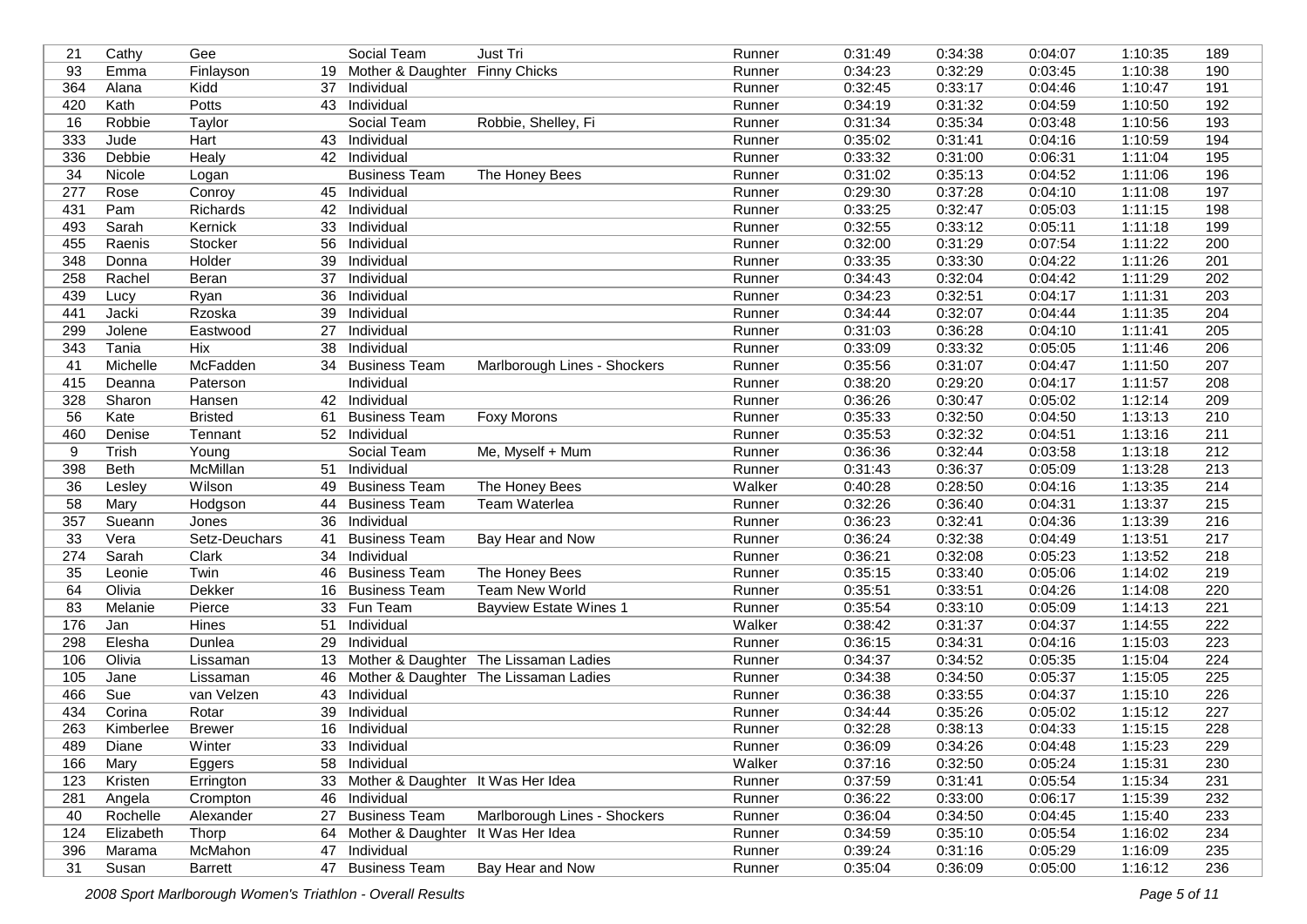| 134 | Veronica         | <b>Best</b>       |                 | 50 Mother & Daughter Best and Best |                               | Runner | 0:40:23 | 0:31:40 | 0:04:13 | 1:16:16 | 237 |
|-----|------------------|-------------------|-----------------|------------------------------------|-------------------------------|--------|---------|---------|---------|---------|-----|
| 253 | Georgie          | <b>Barnes</b>     | 36              | Individual                         |                               | Runner | 0:38:08 | 0:33:07 | 0:05:05 | 1:16:19 | 238 |
| 244 | Karrin           | Aitken-Meehan     | 41              | Individual                         |                               | Runner | 0:36:30 | 0:35:35 | 0:04:19 | 1:16:25 | 239 |
| 326 | Haley            | Green             | 22              | Individual                         |                               | Runner | 0:35:14 | 0:36:59 | 0:04:14 | 1:16:26 | 240 |
| 477 | Gillian          | Watson            | 36              | Individual                         |                               | Runner | 0:36:52 | 0:34:23 | 0:05:15 | 1:16:31 | 241 |
| 316 | Sarah            | Gardiner          | 30              | Individual                         |                               | Runner | 0:37:04 | 0:34:37 | 0:04:53 | 1:16:33 | 242 |
| 132 | Sonja            | Zydenbos          | 36              | Mother & Daughter Zydie            |                               | Runner | 0:40:30 | 0:31:27 | 0:04:42 | 1:16:38 | 243 |
| 189 | Christine        | Lawson            | 60              | Individual                         |                               | Walker | 0:41:33 | 0:30:29 | 0:04:38 | 1:16:40 | 244 |
| 375 | Gail             | Lightburn         |                 | 40 Individual                      |                               | Runner | 0:38:40 | 0:32:38 | 0:05:26 | 1:16:44 | 245 |
| 117 | Annette          | Lammas            | 47              | Mother & Daughter Meg & Anne       |                               | Walker | 0:42:00 | 0:29:58 | 0:04:49 | 1:16:47 | 246 |
| 136 | Sheryl           | Geer              |                 | 54 Mother & Daughter Just 4 Fun    |                               | Runner | 0:31:58 | 0:36:16 | 0:08:38 | 1:16:53 | 247 |
| 135 | Philippa         | Bennett           |                 | 30 Mother & Daughter Just 4 Fun    |                               | Runner | 0:31:57 | 0:36:15 | 0:08:41 | 1:16:54 | 248 |
| 405 | Louise           | Neil              |                 | 38 Individual                      |                               | Runner | 0:35:55 | 0:36:05 | 0:05:01 | 1:17:02 | 249 |
| 6   | Letisha          | Alexander         |                 | Social Team                        | LA-DEE-DA                     | Runner | 0:39:56 | 0:33:08 | 0:03:59 | 1:17:03 | 250 |
| 318 | Wynne            | Garrick           | 60              | Individual                         |                               | Runner | 0:36:14 | 0:35:50 | 0:05:06 | 1:17:11 | 251 |
| 65  | Maxine           | Rapley            |                 | 55 Business Team                   | <b>Team New World</b>         | Walker | 0:42:55 | 0:29:04 | 0:05:13 | 1:17:12 | 252 |
| 164 | Gwynn            | Donaldson         | 53              | Individual                         |                               | Walker | 0:44:47 | 0:28:02 | 0:04:24 | 1:17:13 | 253 |
| 342 | Alison           | <b>Hills</b>      | 40              | Individual                         |                               | Runner | 0:39:26 | 0:32:46 | 0:05:11 | 1:17:22 | 254 |
| 15  | Julia            | Anderson          |                 | Social Team                        | <b>Havelock Cactus</b>        | Runner | 0:30:42 | 0:42:32 | 0:04:10 | 1:17:25 | 255 |
| 418 | Geraldine        | Piper             |                 | 57 Individual                      |                               | Runner | 0:36:25 | 0:35:45 | 0:05:26 | 1:17:36 | 256 |
| 107 | Joanna           | <b>Bull</b>       |                 | 23 Mother & Daughter Really Mad!   |                               | Runner | 0:41:46 | 0:31:24 | 0:04:29 | 1:17:39 | 257 |
| 25  | Shari            | Merritt           |                 | Social Team                        | Nikau Nerds                   | Runner | 0:38:43 | 0:33:05 | 0:05:54 | 1:17:43 | 258 |
| 84  | Odette           | Roper             |                 | 56 Fun Team                        | <b>Bayview Estate Wines 1</b> | Runner | 0:35:38 | 0:35:43 | 0:06:27 | 1:17:49 | 259 |
| 177 | Fiona            | <b>Holmes</b>     | 62              | Individual                         |                               | Walker | 0:42:13 | 0:30:42 | 0:04:55 | 1:17:51 | 260 |
| 245 | Raelene          | Anderson          | 44              | Individual                         |                               | Runner | 0:35:05 | 0:38:24 | 0:04:31 | 1:18:00 | 261 |
| 160 | Joelle           | Dadson            |                 | 32 Individual                      |                               | Walker | 0:44:15 | 0:29:17 | 0:04:33 | 1:18:05 | 262 |
| 224 | Alison           | Scobie            |                 | 53 Individual                      |                               | Walker | 0:41:57 | 0:31:14 | 0:04:56 | 1:18:07 | 263 |
| 175 | Karen            | <b>Hartshorne</b> | 49              | Individual                         |                               | Walker | 0:42:23 | 0:31:19 | 0:04:38 | 1:18:20 | 264 |
| 46  | Leann            | Lamb              | 25              | <b>Business Team</b>               | <b>Shell Shocked</b>          | Runner | 0:34:53 | 0:36:45 | 0:06:43 | 1:18:21 | 265 |
| 182 | Lynne            | Jordan            | 43              | Individual                         |                               | Walker | 0:45:35 | 0:27:59 | 0:04:50 | 1:18:24 | 266 |
| 369 | Louise           | Large             | 32 <sup>°</sup> | Individual                         |                               | Runner | 0:40:17 | 0:33:37 | 0:04:42 | 1:18:36 | 267 |
| 129 | Elspeth          | <b>Beattie</b>    | 54              | Mother & Daughter Janine & Elspeth |                               | Walker | 0:42:35 | 0:31:44 | 0:04:35 | 1:18:54 | 268 |
| 399 | Angela           | Melville          | 16              | Individual                         |                               | Runner | 0:41:04 | 0:33:13 | 0:04:41 | 1:18:59 | 269 |
| 205 | Anne             | <b>Noble</b>      | 36              | Individual                         |                               | Walker | 0:42:41 | 0:32:04 | 0:04:24 | 1:19:10 | 270 |
| 371 | Jessica          | Laubschet         | 21              | Individual                         |                               | Runner | 0:35:37 | 0:39:06 | 0:04:39 | 1:19:22 | 271 |
| 311 | Katie            | Furness           | 22              | Individual                         |                               | Runner | 0:35:36 | 0:39:08 | 0:04:38 | 1:19:22 | 272 |
| 154 | Jan              | Clayton-Greene    | 46              | Individual                         |                               | Walker | 0:41:56 | 0:32:29 | 0:05:03 | 1:19:28 | 273 |
| 108 | Julie            | Marsh             |                 | 47 Mother & Daughter Really Mad!   |                               | Runner | 0:40:13 | 0:33:55 | 0:05:22 | 1:19:30 | 274 |
| 112 | Elaine           | Sheridan          | 58              | Mother & Daughter Squid in a Noose |                               | Runner | 0:39:18 | 0:34:56 | 0:05:21 | 1:19:35 | 275 |
| 422 | Christine        | Prescott          |                 | 23 Individual                      |                               | Runner | 0:41:24 | 0:33:18 | 0:04:55 | 1:19:37 | 276 |
| 391 |                  | McGreevy          |                 | 37 Individual                      |                               | Runner | 0:38:05 | 0:36:10 | 0:05:27 | 1:19:43 | 277 |
| 55  | Janine<br>Leanne | <b>Barnes</b>     |                 | 40 Business Team                   | Foxy Morons                   | Walker | 0:41:32 | 0:33:18 | 0:04:57 | 1:19:47 | 278 |
| 446 | Kd               | Scattergood       |                 | 40 Individual                      |                               | Runner | 0:36:50 | 0:36:55 | 0:06:08 | 1:19:53 | 279 |
| 57  | Dallace          |                   |                 | 40 Business Team                   | <b>Foxy Morons</b>            | Walker | 0:41:35 |         | 0:04:55 | 1:19:55 | 280 |
|     |                  | Lilley            |                 |                                    |                               |        |         | 0:33:25 |         |         |     |
| 486 | Merehira         | Wills             |                 | 60 Individual                      |                               | Runner | 0:36:55 | 0:36:57 | 0:06:06 | 1:19:58 | 281 |
| 339 | Rachel           | Heywood           |                 | 29 Individual                      |                               | Runner | 0:42:34 | 0:32:33 | 0:05:01 | 1:20:09 | 282 |
| 163 | Jill             | Dickinson         |                 | 62 Individual                      |                               | Walker | 0:42:30 | 0:33:11 | 0:04:54 | 1:20:36 | 283 |
| 351 | Karen            | Hunt              |                 | 49 Individual                      |                               | Runner | 0:38:07 | 0:36:49 | 0:05:52 | 1:20:48 | 284 |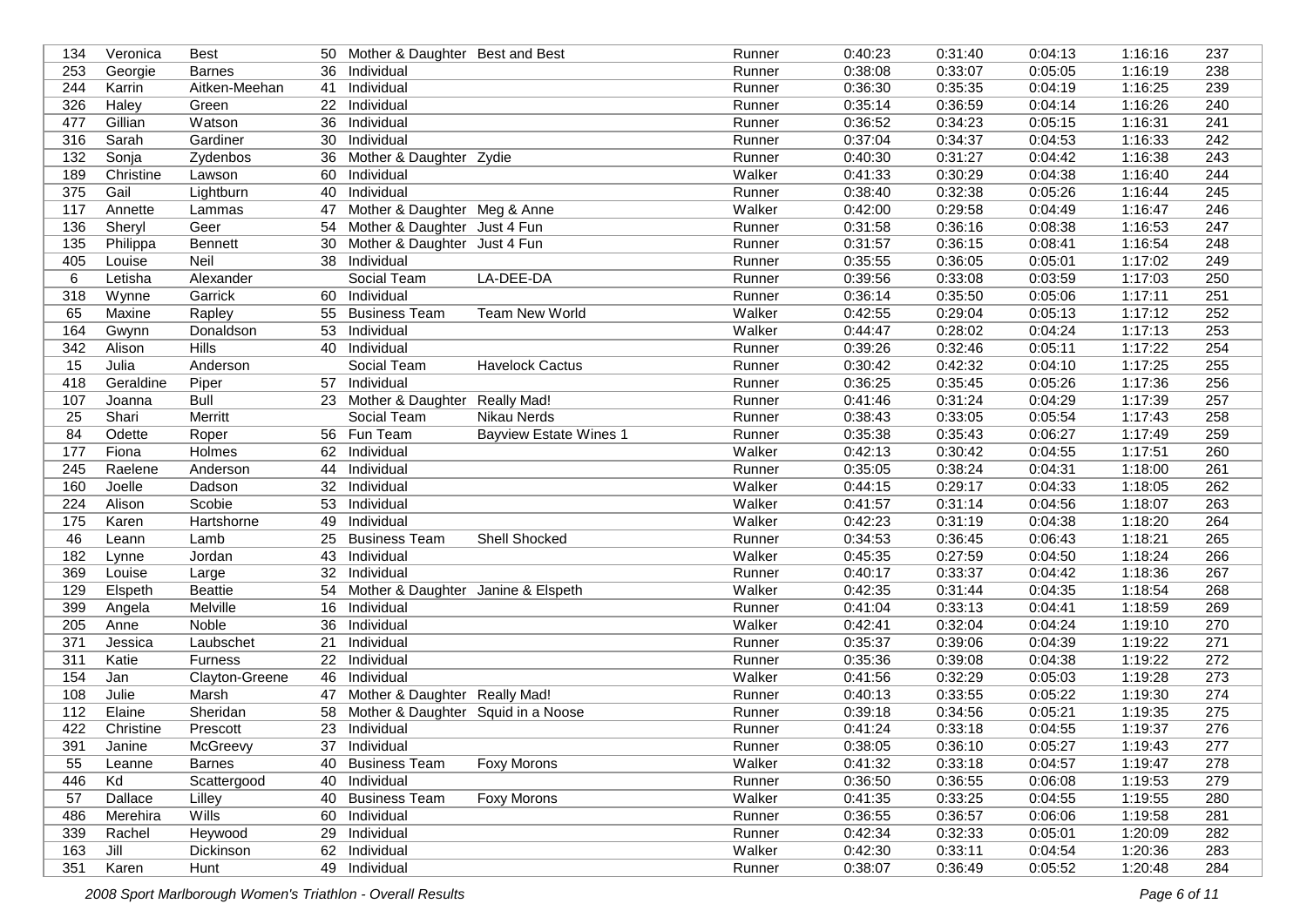| 18              | Lana           | Yealand        |    | Social Team                            | Team New World - Product Not Found | Walker | 0:42:56 | 0:32:40 | 0:05:19 | 1:20:55 | 285 |
|-----------------|----------------|----------------|----|----------------------------------------|------------------------------------|--------|---------|---------|---------|---------|-----|
| 82              | Lynley         | Offen          |    | 43 Fun Team                            | <b>Bayview Estate Wines 1</b>      | Runner | 0:38:38 | 0:37:00 | 0:05:31 | 1:21:09 | 286 |
| 225             | Sally          | Scott          | 50 | Individual                             |                                    | Walker | 0:42:51 | 0:33:46 | 0:04:37 | 1:21:14 | 287 |
| $\overline{37}$ | Belinda        | Cassidy        | 27 | <b>Business Team</b>                   | Marlborough Lines - Shockers 2     | Runner | 0:40:03 | 0:36:45 | 0:04:31 | 1:21:20 | 288 |
| 379             | Larna          | Macdonald      | 34 | Individual                             |                                    | Runner | 0:39:23 | 0:36:13 | 0:05:49 | 1:21:25 | 289 |
| 488             | Andrea         | Winder         | 40 | Individual                             |                                    | Runner | 0:36:41 | 0:39:35 | 0:05:12 | 1:21:28 | 290 |
| 149             | Raewyn         | <b>Brown</b>   | 49 | Individual                             |                                    | Walker | 0:42:50 | 0:33:42 | 0:04:58 | 1:21:29 | 291 |
| 116             | Natalie        | Stack          | 26 | Mother & Daughter Stackos              |                                    | Runner | 0:42:07 | 0:34:20 | 0:05:04 | 1:21:31 | 292 |
| 197             | Theresa        | Matangi        | 35 | Individual                             |                                    | Walker | 0:45:24 | 0:30:55 | 0:05:15 | 1:21:33 | 293 |
| 438             | Lyn            | Russell        | 38 | Individual                             |                                    | Runner | 0:38:01 | 0:38:21 | 0:05:13 | 1:21:35 | 294 |
| 122             | Shelley        | Prouting       |    | 49 Mother & Daughter Riverlands Tagers |                                    | Walker | 0:47:23 | 0:28:41 | 0:05:33 | 1:21:37 | 295 |
| 283             | Christine      | Cummins        |    | 48 Individual                          |                                    | Runner | 0:33:12 | 0:41:28 | 0:07:02 | 1:21:42 | 296 |
| 156             | Mary           | Coghlan        | 47 | Individual                             |                                    | Walker | 0:45:35 | 0:31:06 | 0:05:05 | 1:21:45 | 297 |
| 201             | Sue            | Mitchell       | 40 | Individual                             |                                    | Walker | 0:44:46 | 0:30:54 | 0:06:11 | 1:21:51 | 298 |
| 165             | Kathy          | Donaldson      | 49 | Individual                             |                                    | Walker | 0:41:41 | 0:35:30 | 0:04:41 | 1:21:53 | 299 |
| 355             | Noami          | Johnson        | 26 | Individual                             |                                    | Runner | 0:36:51 | 0:40:34 | 0:04:33 | 1:21:57 | 300 |
| 487             | Colleen        | Wilson         | 36 | Individual                             |                                    | Runner | 0:35:39 | 0:41:42 | 0:05:27 | 1:22:48 | 301 |
| 301             | Suzie          | Edmonds        | 53 | Individual                             |                                    | Runner | 0:38:49 | 0:38:52 | 0:05:09 | 1:22:50 | 302 |
| $\overline{7}$  | Donna          | Lane           |    | Social Team                            | <b>JADE</b>                        | Walker | 0:43:39 |         |         | 1:22:53 | 303 |
| 30              | Coco           | Alexander      |    | Social Team                            | Having Fun 3                       | Walker | 0:51:35 | 0:27:29 | 0:03:50 | 1:22:54 | 304 |
| 402             | Helen          | Miller         | 63 | Individual                             |                                    | Runner | 0:45:56 | 0:30:46 | 0:06:20 | 1:23:03 | 305 |
| 387             | Moira          | Maher          | 39 | Individual                             |                                    | Runner | 0:38:51 | 0:38:46 | 0:05:33 | 1:23:09 | 306 |
| 417             | Bev            | Paul           | 60 | Individual                             |                                    | Runner | 0:45:57 | 0:32:05 | 0:05:11 | 1:23:13 | 307 |
| 115             | Colleen        | <b>Stack</b>   | 56 | Mother & Daughter Stackos              |                                    | Runner | 0:42:06 | 0:35:49 | 0:05:24 | 1:23:18 | 308 |
| 407             | Regan          | Nelson         | 29 | Individual                             |                                    | Runner | 0:43:24 | 0:35:00 | 0:04:58 | 1:23:23 | 309 |
| 110             | Alora          | Johnson        |    | 15 Mother & Daughter Extreme Ironing   |                                    | Runner | 0:42:08 | 0:36:44 | 0:04:42 | 1:23:34 | 310 |
| 109             | Carla          | <b>Brownie</b> | 44 | Mother & Daughter Extreme Ironing      |                                    | Runner | 0:40:21 | 0:38:26 | 0:04:49 | 1:23:36 | 311 |
| 91              | Hannah         | Cook           |    | 13 Mother & Daughter The Tryhardz      |                                    | Runner | 0:38:51 | 0:40:24 | 0:04:22 | 1:23:37 | 312 |
| 448             | Pam            | Scott-Gale     | 49 | Individual                             |                                    | Runner | 0:44:43 | 0:33:56 | 0:05:02 | 1:23:41 | 313 |
| 206             | Louise         | O'Donnell      | 33 | Individual                             |                                    | Walker | 0:47:52 | 0:31:22 | 0:04:34 | 1:23:48 | 314 |
| 203             | Laura          | Murray         | 45 | Individual                             |                                    | Walker | 0:47:42 | 0:31:36 | 0:04:33 | 1:23:51 | 315 |
| 210             | Joy            | Oakly          | 56 | Individual                             |                                    | Walker | 0:46:44 | 0:31:44 | 0:05:26 | 1:23:54 | 316 |
| 185             | Joy            | Koops          | 56 | Individual                             |                                    | Walker | 0:42:16 | 0:33:27 | 0:08:16 | 1:23:58 | 317 |
| 186             | Anne           | Laing          |    | 52 Individual                          |                                    | Walker | 0:42:50 | 0:35:15 | 0:05:56 | 1:24:01 | 318 |
| 126             | Ruby           | Faragher       |    | 13 Mother & Daughter The Try Hards     |                                    | Runner | 0:40:58 | 0:38:58 | 0:04:21 | 1:24:16 | 319 |
| 5               | Dorothy        | Connor         |    | Social Team                            | 2 Dolls                            | Runner | 0:44:36 | 0:34:36 | 0:05:16 | 1:24:28 | 320 |
| 235             | Gail           | Wallace        |    | 42 Individual                          |                                    | Walker | 0:45:58 | 0:34:10 | 0:04:24 | 1:24:31 | 321 |
| 241             | Amberjane      | Win            |    | 28 Individual                          |                                    | Walker | 0:46:30 | 0:33:28 | 0:04:36 | 1:24:34 | 322 |
| 158             | Beverley       | Cory           | 61 | Individual                             |                                    | Walker | 0:43:10 | 0:35:58 | 0:05:33 | 1:24:41 | 323 |
| 131             | Maria          | Zydenbos       |    | 70 Mother & Daughter Zydie             |                                    | Runner | 0:46:00 | 0:32:35 | 0:06:11 | 1:24:46 | 324 |
|                 |                |                |    |                                        |                                    |        |         |         |         |         |     |
| 308             | Tina           | Fortune        |    | 40 Individual                          |                                    | Runner | 0:43:50 | 0:34:47 | 0:06:11 | 1:24:48 | 325 |
| 194             | <b>Babette</b> | MacLeod        |    | 38 Individual                          |                                    | Walker | 0:45:29 | 0:34:03 | 0:05:22 | 1:24:54 | 326 |
| 162             | Johanna        | de Haan        |    | 49 Individual                          |                                    | Walker | 0:45:30 | 0:34:07 | 0:05:20 | 1:24:57 | 327 |
| 424             | Loma           | Puata          |    | Individual                             |                                    | Runner | 0:44:38 | 0:34:51 | 0:05:39 | 1:25:08 | 328 |
| 492             | Rachel         | Young          |    | 23 Individual                          |                                    | Runner | 0:38:06 | 0:41:44 | 0:05:21 | 1:25:11 | 329 |
| 321             | Jo             | Gilbert        |    | 24 Individual                          |                                    | Runner | 0:38:04 | 0:41:45 | 0:05:23 | 1:25:12 | 330 |
| 275             | Angela         | Clarke         |    | 27 Individual                          |                                    | Runner | 0:38:36 | 0:42:17 | 0:04:22 | 1:25:14 | 331 |
| 236             | Jo-Ann         | Wallace        |    | 41 Individual                          |                                    | Walker | 0:46:58 | 0:33:42 | 0:04:36 | 1:25:16 | 332 |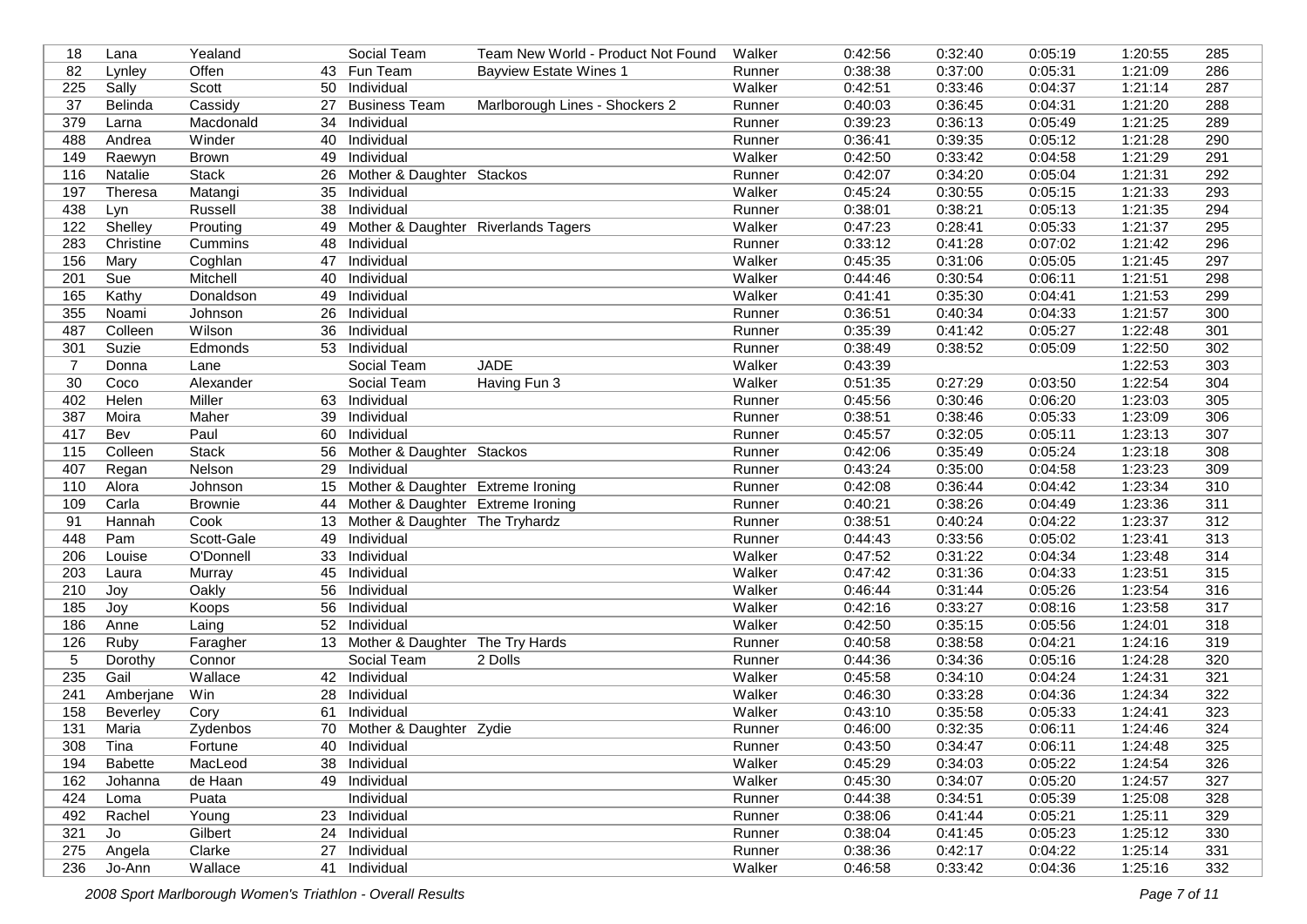| 193 | <b>Bobbie</b>  | Macdonald     |    | 36 Individual                      |                              | Walker | 0:46:03 | 0:33:17 | 0:05:58 | 1:25:18 | 333              |
|-----|----------------|---------------|----|------------------------------------|------------------------------|--------|---------|---------|---------|---------|------------------|
| 157 | Natalie        | Colville      | 34 | Individual                         |                              | Walker | 0:47:46 | 0:32:17 | 0:05:22 | 1:25:25 | 334              |
| 85  | Vicki          | Green         |    | 55 Fun Team                        | Here we go again             | Runner | 0:44:10 | 0:34:52 | 0:06:26 | 1:25:28 | 335              |
| 29  | Tania          | Godsiff       |    | Social Team                        | 3Gs                          | Walker | 0:46:46 | 0:33:46 | 0:04:59 | 1:25:30 | 336              |
| 385 | Megan          | Mackay        | 47 | Individual                         |                              | Runner | 0:41:49 | 0:38:12 | 0:05:30 | 1:25:31 | 337              |
| 360 | Alexis         | Kelly         | 34 | Individual                         |                              | Runner | 0:42:38 | 0:38:10 | 0:04:46 | 1:25:35 | 338              |
| 188 | Rebecca        | Lankshear     | 29 | Individual                         |                              | Walker | 0:42:57 | 0:37:03 | 0:05:37 | 1:25:37 | 339              |
| 144 | Emily-Rose     | Anderson      | 15 | Individual                         |                              | Walker | 0:47:57 | 0:32:45 | 0:04:58 | 1:25:39 | 340              |
| 221 | Marion         | Rowe          | 50 | Individual                         |                              | Walker | 0:44:49 | 0:36:26 | 0:04:26 | 1:25:42 | 341              |
| 183 | Chris          | Kay           | 57 | Individual                         |                              | Walker | 0:44:20 | 0:35:32 | 0:05:52 | 1:25:44 | 342              |
| 171 | Liz            | Furness       | 50 | Individual                         |                              | Walker | 0:47:57 | 0:32:46 | 0:05:07 | 1:25:50 | 343              |
| 304 | Morag          | Fisher        | 35 | Individual                         |                              | Runner | 0:42:21 | 0:35:51 | 0:07:42 | 1:25:53 | 344              |
| 169 | Glenda         | Ferguson      |    | 58 Individual                      |                              | Walker | 0:44:33 | 0:36:33 | 0:04:48 | 1:25:54 | 345              |
| 148 | Leanne         | <b>Boyce</b>  | 42 | Individual                         |                              | Walker | 0:46:02 | 0:33:24 | 0:06:29 | 1:25:55 | 346              |
| 159 | Joy            | Crump         | 42 | Individual                         |                              | Walker | 0:43:34 | 0:37:11 | 0:05:12 | 1:25:57 | 347              |
| 359 | Christine      | Keeler        | 31 | Individual                         |                              | Runner | 0:42:22 | 0:38:00 | 0:05:37 | 1:25:59 | 348              |
| 303 | Amanda         | Eyles         | 36 | Individual                         |                              | Runner | 0:45:06 | 0:35:55 | 0:05:01 | 1:26:03 | 349              |
| 233 | Rachael        | van Asch      | 37 | Individual                         |                              | Walker | 0:47:45 | 0:33:29 | 0:04:59 | 1:26:12 | 350              |
| 167 | <b>Bridget</b> | Ennals        | 40 | Individual                         |                              | Walker | 0:47:44 | 0:33:28 | 0:05:02 | 1:26:15 | 351              |
| 60  | Lindy          | Jones         | 49 | <b>Business Team</b>               | <b>Team Waterlea</b>         | Walker | 0:35:40 | 0:44:14 | 0:06:25 | 1:26:20 | 352              |
| 214 | Penelope       | Perano        | 36 | Individual                         |                              | Walker | 0:50:21 | 0:31:21 | 0:04:41 | 1:26:23 | $\overline{353}$ |
| 257 | Kay            | Benfell       | 52 | Individual                         |                              | Runner | 0:43:48 | 0:36:50 | 0:05:49 | 1:26:27 | 354              |
| 378 | Libby          | MacAskill     | 44 | Individual                         |                              | Runner | 0:48:02 | 0:33:17 | 0:05:11 | 1:26:30 | 355              |
| 168 | Jacqueline     | Ewers         | 37 | Individual                         |                              | Walker | 0:48:04 | 0:33:07 | 0:05:21 | 1:26:32 | 356              |
| 114 | Suzanne        | Syme          |    | 35 Mother & Daughter Step Monsters |                              | Runner | 0:43:27 | 0:38:20 | 0:05:07 | 1:26:54 | 357              |
| 23  | Lynn           | Naysmith      |    | Social Team                        | Having Fun 2                 | Walker | 0:50:20 | 0:33:05 | 0:03:44 | 1:27:09 | 358              |
| 26  | Joanne         | Harper        |    | Social Team                        | 3B <sub>2</sub>              | Walker | 0:48:41 | 0:33:50 | 0:04:40 | 1:27:12 | 359              |
| 234 | Sharlene       | Verry         |    | 36 Individual                      |                              | Walker | 0:46:47 | 0:35:31 | 0:04:57 | 1:27:16 | 360              |
| 435 | Sarah          | Roth          | 27 | Individual                         |                              | Runner | 0:48:50 | 0:33:36 | 0:04:51 | 1:27:18 | 361              |
| 113 | Andrea         | Syme          | 15 | Mother & Daughter Step Monsters    |                              | Runner | 0:43:28 | 0:38:22 | 0:05:32 | 1:27:22 | 362              |
| 469 | Kellie         | Waites        | 20 | Individual                         |                              | Runner | 0:42:32 | 0:39:49 | 0:05:04 | 1:27:25 | 363              |
| 145 | Sophie         | <b>Baker</b>  | 20 | Individual                         |                              | Walker | 0:46:05 | 0:36:31 | 0:04:51 | 1:27:27 | 364              |
| 180 | Kirsty         | Johnsen       | 34 | Individual                         |                              | Walker | 0:48:19 | 0:34:21 | 0:04:51 | 1:27:32 | 365              |
| 239 | Jo             | Williams      | 39 | Individual                         |                              | Walker | 0:51:02 | 0:31:08 | 0:05:26 | 1:27:36 | 366              |
| 63  | Sarah          | <b>Barlow</b> | 43 | <b>Business Team</b>               | <b>Hearing Professionals</b> | Walker | 0:48:14 | 0:33:52 | 0:05:43 | 1:27:49 | 367              |
| 212 | Kate           | Organ         | 32 | Individual                         |                              | Walker | 0:46:04 | 0:36:33 | 0:05:18 | 1:27:56 | 368              |
| 161 | Tricia         | Dawson        | 45 | Individual                         |                              | Walker | 0:48:36 | 0:34:13 | 0:05:10 | 1:27:59 | 369              |
| 48  | Kelly          | Simpson       | 29 | <b>Business Team</b>               | <b>Shell Shocked</b>         | Walker | 0:48:10 | 0:34:13 | 0:05:42 | 1:28:05 | 370              |
| 397 | Pauline        | McMahon       | 60 | Individual                         |                              | Runner | 0:47:10 | 0:34:51 | 0:06:05 | 1:28:06 | $\overline{371}$ |
| 174 | Margaret       | Harris        | 47 | Individual                         |                              | Walker | 0:44:49 | 0:38:13 | 0:05:08 | 1:28:09 | 372              |
| 204 | Rachelle       | Newman        |    | 34 Individual                      |                              | Walker | 0:45:25 | 0:38:28 | 0:04:18 | 1:28:11 | 373              |
| 150 | Alison         | Burr          |    | 30 Individual                      |                              | Walker | 0:48:07 | 0:34:27 | 0:05:40 | 1:28:14 | 374              |
| 374 | Kimberly       | Lewis         |    | 30 Individual                      |                              | Walker | 0:48:16 | 0:35:01 | 0:05:00 | 1:28:16 | 375              |
| 211 | Pam            | Orchard       | 41 | Individual                         |                              | Walker | 0:46:28 | 0:36:41 | 0:05:11 | 1:28:20 | 376              |
| 237 | Kathy          | Wells         |    | 35 Individual                      |                              | Walker | 0:46:59 | 0:36:12 | 0:05:23 | 1:28:34 | 377              |
| 62  | Maisie         | Barlow        |    | 14 Business Team                   | <b>Hearing Professionals</b> | Walker | 0:43:29 | 0:38:28 | 0:06:44 | 1:28:41 | 378              |
| 325 | Andrea         | Grant         | 51 | Individual                         |                              | Runner | 0:44:49 | 0:38:42 | 0:05:26 | 1:28:56 | 379              |
| 137 | Elaine         | Borger        |    | 39 Mother & Daughter El & El       |                              | Runner | 0:42:37 | 0:39:48 | 0:06:34 | 1:28:59 | 380              |
|     |                |               |    |                                    |                              |        |         |         |         |         |                  |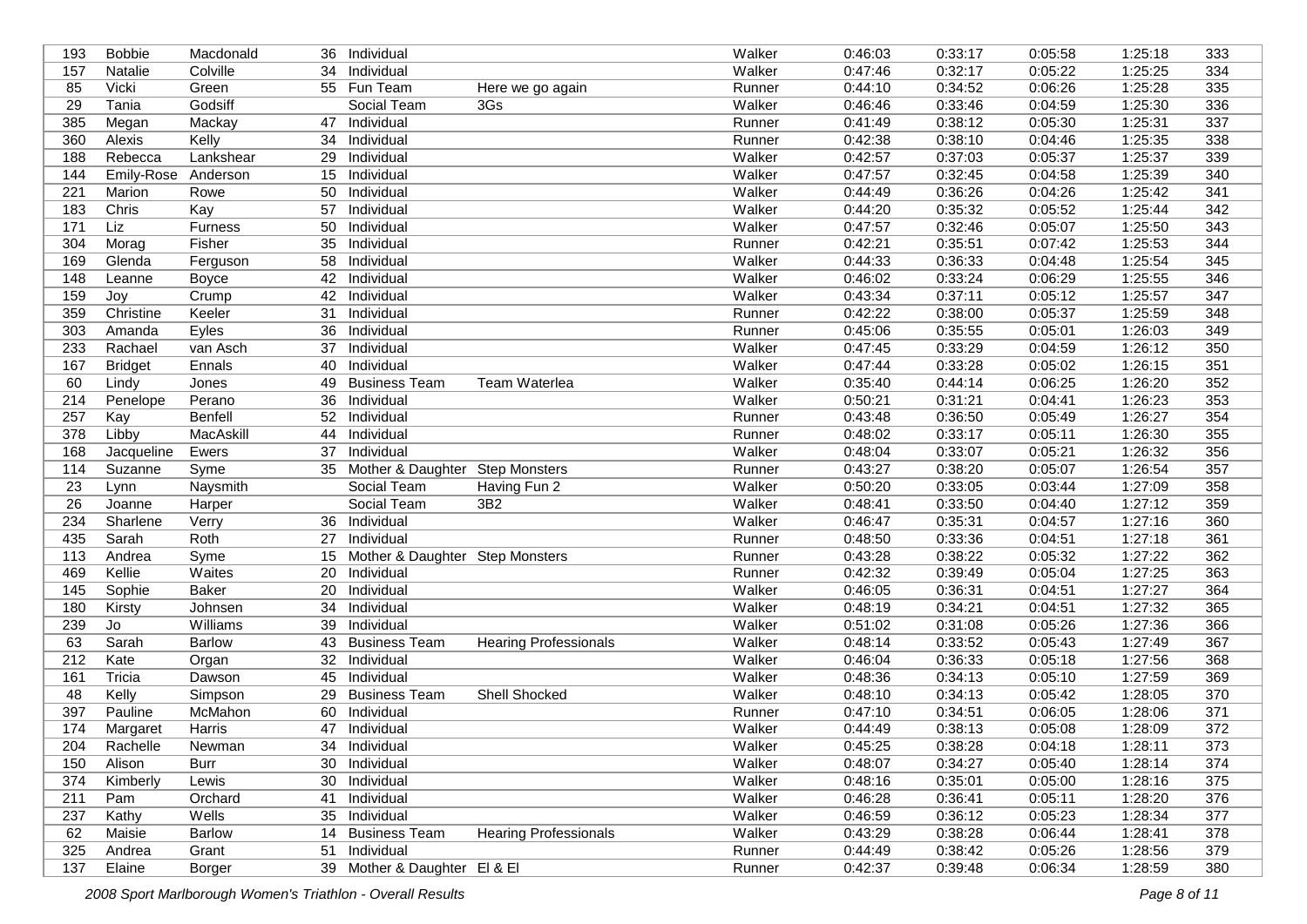| 272 | Vanessa       | Carrick           |    | 29 Individual                     |                                            | Runner | 0:37:54 | 0:45:33 | 0:05:43 | 1:29:10 | 381 |
|-----|---------------|-------------------|----|-----------------------------------|--------------------------------------------|--------|---------|---------|---------|---------|-----|
| 47  | Tania         | Pringle           | 34 | <b>Business Team</b>              | <b>Shell Shocked</b>                       | Walker | 0:48:09 | 0:36:08 | 0:04:55 | 1:29:12 | 382 |
| 95  | Bronwyn       | Jones             | 53 | Mother & Daughter Bronnie & Steph |                                            | Runner | 0:47:23 | 0:35:43 | 0:06:10 | 1:29:16 | 383 |
| 309 | Kelly         | Fowler            | 21 | Individual                        |                                            | Runner | 0:43:13 | 0:40:20 | 0:05:48 | 1:29:21 | 384 |
| 232 | Viveyan       | Tuhimata-Weke     | 48 | Individual                        |                                            | Walker | 0:44:51 | 0:38:57 | 0:05:34 | 1:29:23 | 385 |
| 99  | Jo            | Janssen           |    |                                   | 50 Mother & Daughter Janssen & Landon-Lane | Walker | 0:50:01 | 0:33:49 | 0:05:34 | 1:29:25 | 386 |
| 404 | Michelle      | Morel             | 40 | Individual                        |                                            | Runner | 0:46:26 | 0:36:38 | 0:06:23 | 1:29:27 | 387 |
| 271 | <b>Brenda</b> | Carrick           | 26 | Individual                        |                                            | Runner | 0:37:59 | 0:45:30 | 0:06:00 | 1:29:29 | 388 |
| 74  | Christina     | Mortimer-Jones    |    | 45 Fun Team                       | Mo-Jo                                      | Runner | 0:47:10 | 0:34:12 | 0:08:10 | 1:29:31 | 389 |
| 432 | Debbie        | <b>Ricketts</b>   | 48 | Individual                        |                                            | Runner | 0:48:58 | 0:35:09 | 0:05:27 | 1:29:34 | 390 |
| 227 | Mary          | Smith             | 46 | Individual                        |                                            | Walker | 0:47:34 | 0:36:21 | 0:05:44 | 1:29:40 | 391 |
| 120 | Nadia         | Clearwater        | 31 | Mother & Daughter Team Clearwater |                                            | Walker | 0:49:26 | 0:34:10 | 0:06:10 | 1:29:46 | 392 |
| 230 | Joanna        | Taylor-Sands      |    | 40 Individual                     |                                            | Walker | 0:45:04 | 0:39:45 | 0:04:58 | 1:29:47 | 393 |
| 209 | Kim           | O'Shea            | 46 | Individual                        |                                            | Walker | 0:47:53 | 0:36:36 | 0:05:25 | 1:29:54 | 394 |
| 119 | Jenny         | Clearwater        | 58 | Mother & Daughter Team Clearwater |                                            | Walker | 0:49:25 | 0:34:12 | 0:06:21 | 1:29:58 | 395 |
| 216 | Annette       | Pickering         | 49 | Individual                        |                                            | Walker | 0:50:23 | 0:33:40 | 0:06:03 | 1:30:06 | 396 |
| -1  | Michelle      | Simpson           |    | Social Team                       | Fulton Hogan JAM                           | Walker | 0:52:22 | 0:32:39 | 0:05:35 | 1:30:37 | 397 |
| 223 | Michelle      | Sangwine          | 38 | Individual                        |                                            | Walker | 0:50:29 | 0:34:30 | 0:05:44 | 1:30:44 | 398 |
| 195 | Alison        | Mahoney           | 63 | Individual                        |                                            | Walker | 0:44:46 | 0:39:59 | 0:06:06 | 1:30:50 | 399 |
| 238 | Johanne       | Wilcox            | 53 | Individual                        |                                            | Walker | 0:48:38 | 0:36:18 | 0:06:07 | 1:31:02 | 400 |
| 240 | Jenny         | Wills             | 63 | Individual                        |                                            | Walker | 0:48:39 | 0:36:57 | 0:05:31 | 1:31:07 | 401 |
| 208 | Karen-Lee     | <b>O'Halloran</b> | 51 | Individual                        |                                            | Walker | 0:49:59 | 0:35:23 | 0:05:55 | 1:31:17 | 402 |
| 410 | Carol         | Oliver            | 66 | Individual                        |                                            | Runner | 0:47:50 | 0:36:37 | 0:06:59 | 1:31:26 | 403 |
| 22  | Molly         | Halpin            |    | Social Team                       | Having Fun 1                               | Walker | 0:51:34 | 0:36:41 | 0:03:13 | 1:31:28 | 404 |
| 196 | Kathryn       | Mann              |    | 41 Individual                     |                                            | Walker | 0:46:28 | 0:40:09 | 0:04:56 | 1:31:32 | 405 |
| 173 | Sarah         | Hall              | 28 | Individual                        |                                            | Walker | 0:48:49 | 0:37:27 | 0:05:21 | 1:31:37 | 406 |
| 170 | Melissa       | Francis           | 37 | Individual                        |                                            | Walker | 0:50:16 | 0:36:50 | 0:04:40 | 1:31:46 | 407 |
| 306 | Jennifer      | Foot              | 39 | Individual                        |                                            | Runner | 0:49:28 | 0:37:38 | 0:05:00 | 1:32:05 | 408 |
| 459 | Rachel        | <b>Taylor</b>     | 24 | Individual                        |                                            | Runner | 0:48:54 | 0:37:11 | 0:06:05 | 1:32:10 | 409 |
| 451 | Joanne        | Sketcher          | 48 | Individual                        |                                            | Runner | 0:49:33 | 0:37:30 | 0:05:10 | 1:32:12 | 410 |
| 181 | Rosemary      | Jones             | 47 | Individual                        |                                            | Walker | 0:51:32 | 0:35:46 | 0:04:58 | 1:32:15 | 411 |
| 155 | Phyllis       | Cleall            | 43 | Individual                        |                                            | Walker | 0:51:33 | 0:35:42 | 0:05:30 | 1:32:44 | 412 |
| 390 | Colleen       | Mason             | 39 | Individual                        |                                            | Runner | 0:46:15 | 0:39:16 | 0:07:18 | 1:32:48 | 413 |
| 67  | Victoria      | Greenwood-Loose   | 29 | <b>Business Team</b>              | Sport Marlborough                          | Runner | 0:46:15 | 0:39:18 | 0:07:17 | 1:32:50 | 414 |
| 199 | Gina          | Mitchell          | 40 | Individual                        |                                            | Walker | 0:48:52 | 0:38:35 | 0:05:30 | 1:32:57 | 415 |
| 192 | Jodie         | Lively            | 50 | Individual                        |                                            | Walker | 0:48:51 | 0:38:33 | 0:05:33 | 1:32:58 | 416 |
| 187 | Julie         | Lammas            | 39 | Individual                        |                                            | Walker | 0:48:48 | 0:38:40 | 0:05:53 | 1:33:22 | 417 |
| 213 | Diana         | Peers             | 40 | Individual                        |                                            | Walker | 0:52:19 | 0:34:49 | 0:06:17 | 1:33:25 | 418 |
| 138 | Elisabeth     | van den Berg      | 60 | Mother & Daughter El & El         |                                            | Walker | 0:49:59 | 0:37:17 | 0:06:16 | 1:33:32 | 419 |
| 88  | Kylie         | Russ              |    | 22 Fun Team                       | <b>Hill billies</b>                        | Walker | 0:46:31 | 0:41:08 | 0:06:32 | 1:34:10 | 420 |
| 89  | Micheel       | Russ              |    | 40 Fun Team                       | Hill billies                               | Walker | 0:46:30 | 0:41:07 | 0:06:35 | 1:34:12 | 421 |
| 90  | Ann           | Rutledge          |    | 64 Fun Team                       | Hill billies                               | Walker | 0:46:29 | 0:41:14 | 0:06:30 | 1:34:12 | 422 |
| 61  | Janna         | Arnephy           |    | 26 Business Team                  | <b>Hearing Professionals</b>               | Walker | 0:48:18 | 0:40:55 | 0:05:04 | 1:34:16 | 423 |
| 92  | Sharryn       | Cook              |    | 41 Mother & Daughter              | The Tryhardz                               | Runner | 0:46:50 | 0:42:04 | 0:05:29 | 1:34:23 | 424 |
| 14  | Nicola        | Farrant           |    | Social Team                       | All The Help We Need                       | Walker | 0:52:10 | 0:36:20 | 0:06:31 | 1:35:00 | 425 |
| 75  | Hayley        | Mortimer-Jones    |    | 19 Fun Team                       | Mo-Jo                                      | Runner | 0:52:56 | 0:37:51 | 0:05:29 | 1:36:16 | 426 |
| 440 | Emma          | Ryan-Falcon       |    | 13 Individual                     |                                            | Runner | 0:42:31 | 0:47:45 | 0:06:30 | 1:36:47 | 427 |
| 231 | Julie         | Todd              |    | 42 Individual                     |                                            | Walker | 0:48:11 | 0:42:00 | 0:06:47 | 1:36:58 | 428 |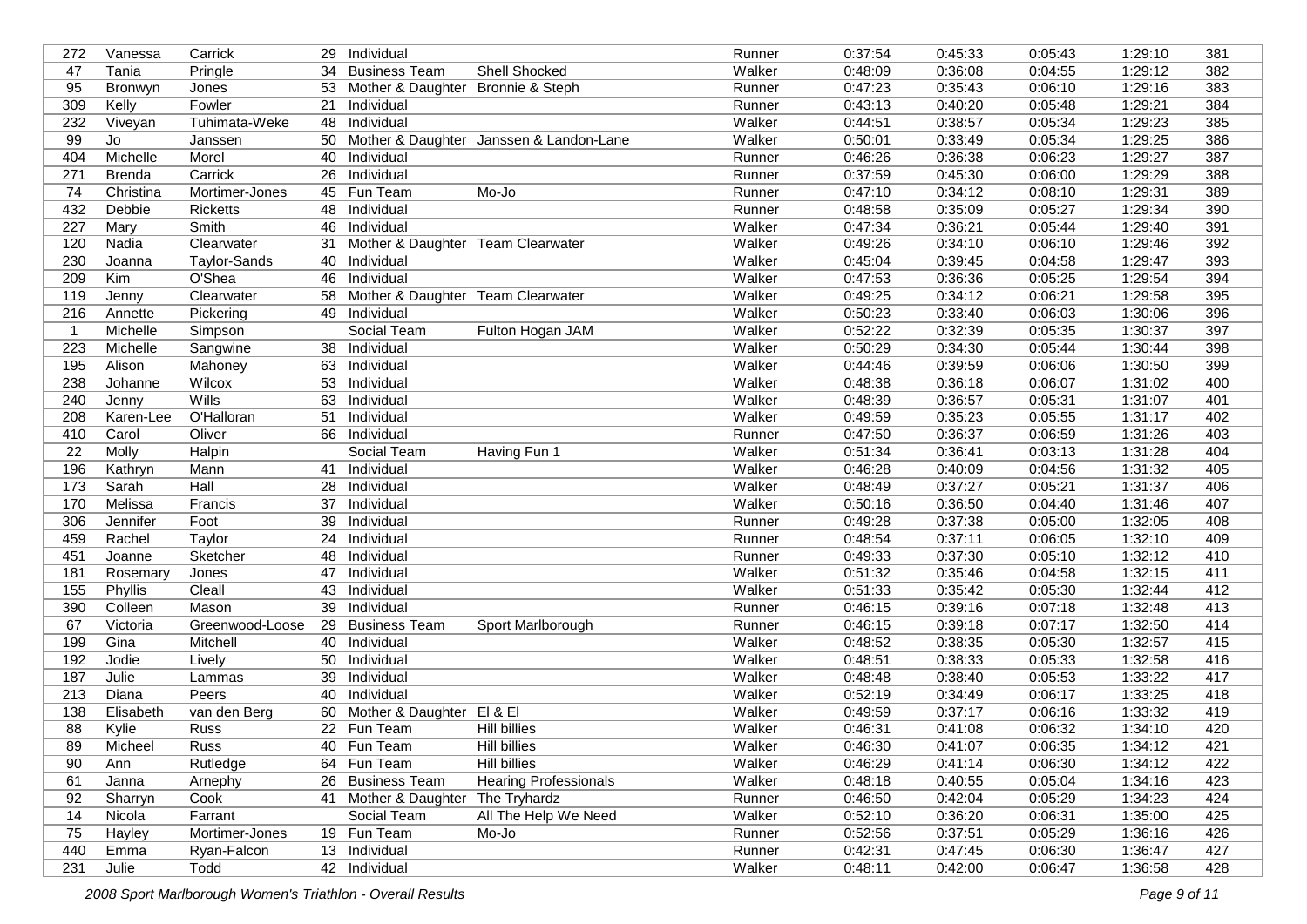| 228 | Kirsty    | Taylor         |    | 29 Individual                   |                                  | Walker | 0:50:00    | 0:42:19    |            | 0:05:13    | 1:37:32    | 429         |
|-----|-----------|----------------|----|---------------------------------|----------------------------------|--------|------------|------------|------------|------------|------------|-------------|
| 465 | Coby      | Van Maanen     | 52 | Individual                      |                                  | Runner | 0:49:58    | 0:41:10    |            | 0:06:27    | 1:37:35    | 430         |
| 200 | Leeanne   | Mitchell       | 40 | Individual                      |                                  | Walker | 0:50:53    | 0:41:20    |            | 0:05:24    | 1:37:37    | 431         |
| 172 | Mary      | Gray           | 56 | Individual                      |                                  | Walker | 0:54:04    | 0:40:03    |            | 0:06:13    | 1:40:19    | 432         |
| 104 | Helen     | Percy          | 55 | Mother & Daughter Wheres Bid    |                                  | Walker | 0:54:02    | 0:40:11    |            | 0:06:15    | 1:40:27    | 433         |
| 198 | Heather   | McDonald       | 47 | Individual                      |                                  | Walker | 0:54:05    | 0:40:11    |            | 0:06:21    | 1:40:37    | 434         |
| 72  | Angela    | Wilson         |    | 44 Fun Team                     | <b>Convivial Company</b>         | Walker | 0:52:53    | 0:41:58    |            | 0:05:55    | 1:40:45    | 435         |
| 70  | Pam       | Allen-Baines   | 49 | Fun Team                        | <b>Convivial Company</b>         | Walker | 0:52:52    | 0:42:01    |            | 0:05:56    | 1:40:49    | 436         |
| 71  | Jennie    | Williams       |    | 45 Fun Team                     | <b>Convivial Company</b>         | Walker | 0:52:54    | 0:41:54    |            | 0:06:02    | 1:40:51    | 437         |
| 3   | Marilyn   | Tomes          |    | Social Team                     | <b>Tson Grus</b>                 | Walker | 0:54:51    | 0:41:28    |            | 0:05:02    | 1:41:21    | 438         |
| 406 | Kathryn   | Neill          |    | 44 Individual                   |                                  | Runner | 0:54:57    | 0:39:06    |            | 0:07:32    | 1:41:36    | 439         |
| 191 | Janette   | Ley            |    | 48 Individual                   |                                  | Walker | 0:50:24    | 0:44:10    |            | 0:07:07    | 1:41:40    | 440         |
| 17  | Ruth      | Wilson         |    | Social Team                     | Team New World - Deli Boilers    | Walker | 0:51:11    | 0:45:45    |            | 0:04:47    | 1:41:42    | 441         |
| 184 | Debbie    | Kidd           |    | 33 Individual                   |                                  | Walker | 0:48:42    | 0:46:49    |            | 0:07:30    | 1:43:01    | 442         |
| 151 | Wendy     | Cannan         |    | 63 Individual                   |                                  | Walker | 0:49:56    | 0:45:10    |            | 0:08:48    | 1:43:54    | 443         |
| 479 | Debora    | Wearing        | 63 | Individual                      |                                  | Runner | 0:53:48    | 0:43:12    |            | 0:07:11    | 1:44:11    | 444         |
| 461 | Janneke   | Thorp          |    | 64 Individual                   |                                  | Runner | 0:53:49    | 0:43:19    |            | 0:07:40    | 1:44:47    | 445         |
| 28  | Emily     | Jolliffe       |    | Social Team                     | Jolliffe & Sheen                 | Walker | 1:01:42    | 0:36:21    |            | 0:06:47    | 1:44:50    | 446         |
| 102 | Nicole    | Harragan       |    | 13 Mother & Daughter NicAge     |                                  | Runner | 0:53:01    | 0:43:58    |            | 0:08:26    | 1:45:25    | 447         |
| 178 | Mavis     | Hunt           | 75 | Individual                      |                                  | Walker | 0:53:50    | 0:43:23    |            | 0:08:12    | 1:45:25    | 448         |
| 73  | Abigail   | Mortimer-Jones |    | 14 Fun Team                     | Mo-Jo                            | Runner | 0:53:00    | 0:44:10    |            | 0:08:17    | 1:45:26    | 449         |
| 125 | Joesphine | Faragher       | 49 | Mother & Daughter The Try Hards |                                  | Runner | 0:51:47    | 0:46:31    |            | 0:07:35    | 1:45:54    | 450         |
| 352 | Rachel    | Hutchinson     | 41 | Individual                      |                                  | Runner | 0:53:53    | 0:45:45    |            | 0:06:19    | 1:45:56    | 451         |
| 19  | Michelle  | Deane          |    | Social Team                     | <b>Team New World</b>            | Walker | 0:57:29    | 0:42:18    |            | 0:06:15    | 1:46:02    | 452         |
| 20  | Paula     | Pentecost      |    | Social Team                     | Team New World - Checkout Chicks | Walker | 0:57:30    | 0:42:14    |            | 0:06:19    | 1:46:04    | 453         |
| 101 | Adrienne  | Harragan       |    | 42 Mother & Daughter NicAge     |                                  | Runner | 0:53:54    | 0:45:48    |            | 0:06:26    | 1:46:07    | 454         |
| 356 | Lucy      | Johnston       |    | 26 Individual                   |                                  | Walker | 0:46:17    | 0:55:37    |            | 0:06:30    | 1:48:23    | 455         |
| 190 | Latania   | Leach          |    | 36 Individual                   |                                  | Walker | 0:50:28    | 0:54:09    |            | 0:05:27    | 1:50:04    | 456         |
| 118 | Megan     | Lammas         | 19 | Mother & Daughter Meg & Anne    |                                  | Runner | 0:46:53    | 1:02:27    |            | 0:05:37    | 1:54:57    | 457         |
| 218 | Judi      | Potbury        | 37 | Individual                      |                                  | Walker | 0:57:32    | 0:49:55    |            | 0:07:42    | 1:55:09    | 458         |
| 494 | Kirsten   | Joyce          |    | Individual                      |                                  | Walker | 0:57:31    | 0:49:54    |            | 0:07:44    | 1:55:10    | 459         |
| 152 | Rose      | Cartwright     | 46 | Individual                      |                                  | Walker | 0:54:49    | 0:55:59    |            | 0:07:55    | 1:58:42    | 460         |
| 220 | Lynette   | Roose          | 44 | Individual                      |                                  | Walker | 0:54:50    | 0:55:57    |            | 0:07:58    | 1:58:44    | 461         |
| 256 | Jayne     | <b>Beevis</b>  | 46 | Individual                      |                                  | Runner | 0:44:51    | 1:11:21    |            | 0:07:12    | 2:03:24    | 462         |
| 179 | Linda     | Jennens        | 49 | Individual                      |                                  | Walker | 1:01:46    | 1:01:31    |            | 0:06:15    | 2:09:32    | 463         |
| 254 | Karen     | Bateman        |    | 50 Individual                   |                                  | Runner | 0:27:46    | <b>DNF</b> |            | <b>DNF</b> | <b>DNF</b> | 464         |
|     |           |                |    |                                 |                                  |        |            |            |            |            |            |             |
| 59  | Jo        | Johnson        |    | 52 Business Team                | <b>Team Waterlea</b>             | Walker | <b>DNS</b> | <b>DNS</b> | <b>DNS</b> | <b>DNS</b> |            | 0           |
| 66  | Joan      | Sewell         | 39 | <b>Business Team</b>            | <b>Team New World</b>            | Runner | <b>DNS</b> | <b>DNS</b> | <b>DNS</b> | <b>DNS</b> |            | 0           |
| 103 | Megan     | Fissenden      |    | 33 Mother & Daughter Wheres Bid |                                  | Runner | <b>DNS</b> | <b>DNS</b> | <b>DNS</b> | <b>DNS</b> |            | 0           |
| 141 | Abbie     | Harrison       |    | 17 Mother & Daughter Harries    |                                  | Walker | <b>DNS</b> | <b>DNS</b> | <b>DNS</b> | <b>DNS</b> |            | 0           |
| 142 | Kate      | Harrison       |    | 50 Mother & Daughter Harries    |                                  | Walker | <b>DNS</b> | <b>DNS</b> | <b>DNS</b> | <b>DNS</b> |            | 0           |
| 143 | Hilary    | Amundsen       |    | 46 Individual                   |                                  | Walker | <b>DNS</b> | <b>DNS</b> | <b>DNS</b> | <b>DNS</b> |            | 0           |
| 146 | Johanna   | Beekmeyer      |    | 32 Individual                   |                                  | Walker | <b>DNS</b> | <b>DNS</b> | <b>DNS</b> | <b>DNS</b> |            | 0           |
| 147 | Vickie    | Bennett        |    | 29 Individual                   |                                  | Walker | <b>DNS</b> | <b>DNS</b> | <b>DNS</b> | <b>DNS</b> |            | 0           |
| 207 | Patty     | O'Flaherty     |    | 49 Individual                   |                                  | Walker | <b>DNS</b> | <b>DNS</b> | <b>DNS</b> | <b>DNS</b> |            | 0           |
| 215 | Vanessa   | Phillips       |    | 33 Individual                   |                                  | Walker | <b>DNS</b> | <b>DNS</b> | <b>DNS</b> | <b>DNS</b> |            | 0           |
| 217 | Colleen   | Piper          |    | 35 Individual                   |                                  | Walker | <b>DNS</b> | <b>DNS</b> | <b>DNS</b> | <b>DNS</b> |            | $\mathbf 0$ |